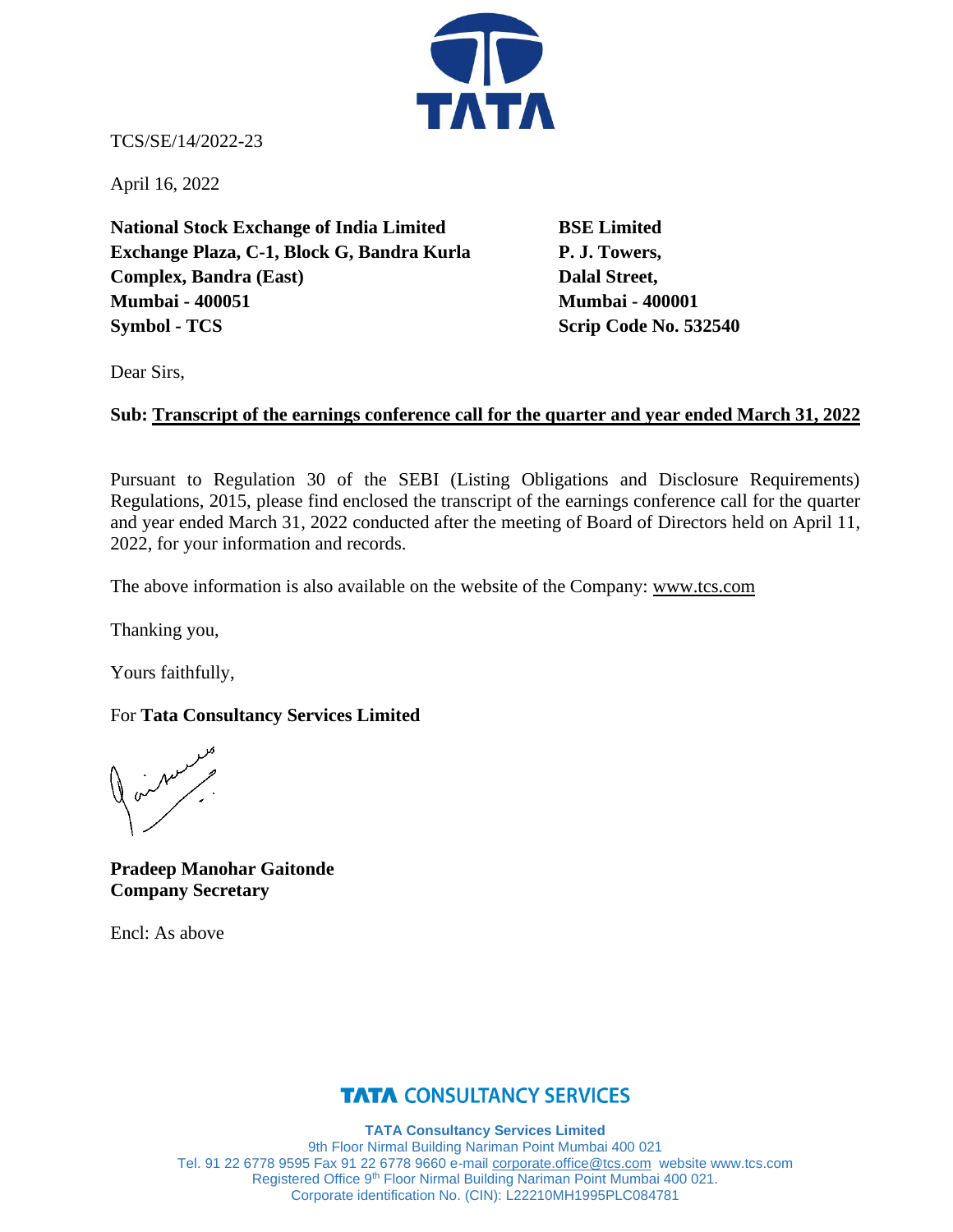

## **Tata Consultancy Services Limited**

## **Q4 & FY22 Earnings Conference Call. April 11, 2022, 20:00 hrs IST (10:30 hrs US ET)**

- **Moderator:** Ladies and gentlemen, good day and welcome to the TCS Earnings Conference Call. As a reminder, all participant lines will be in the listen-only mode and there will be an opportunity for you to ask questions after the presentation concludes. Should you need assistance during the conference call, please signal an operator by pressing '\*' then '0' on your touchtone phone. Please note that this conference is being recorded. I now hand the conference over to Mr. Kedar Shirali, Global Head, Investor Relations at TCS. Thank you, and over to you, sir.
- **Kedar Shirali:** Thank you, Steven. Good evening and welcome, everyone. Thank you for joining us today to discuss TCS' financial results for the fourth quarter and full year fiscal year 2022 that ended March 31, 2022. This call is being webcast through our website and an archive, including the transcript, will be available on the site for the duration of this quarter. The financial statements, quarterly fact sheet and press releases are also available on our website.

Our leadership team is present on this call to discuss our results. We have with us today, Mr. Rajesh Gopinathan -- Chief Executive Officer and Managing Director; Mr. N.G. Subramaniam -- Chief Operating Officer and Executive Director; Mr. Samir Seksaria -- Chief Financial Officer. Our Chief HR Officer -- Mr. Milind Lakkad, could not join us today due to a personal emergency, but Samir will be speaking on behalf of Milind.

Our leadership team will give a brief overview of the company's performance, followed by a Q&A Session.

As you are aware, we do not provide specific revenue or earnings guidance. Anything said on this call, which reflects our outlook for the future or which could be construed as a forward-looking statement, must be reviewed in conjunction with the risks that the company faces. We have outlined these risks in the second slide of the quarterly fact sheet available on our website and emailed out to those who have subscribed to our mailing list.

With that, I'd like to turn the call over to Rajesh.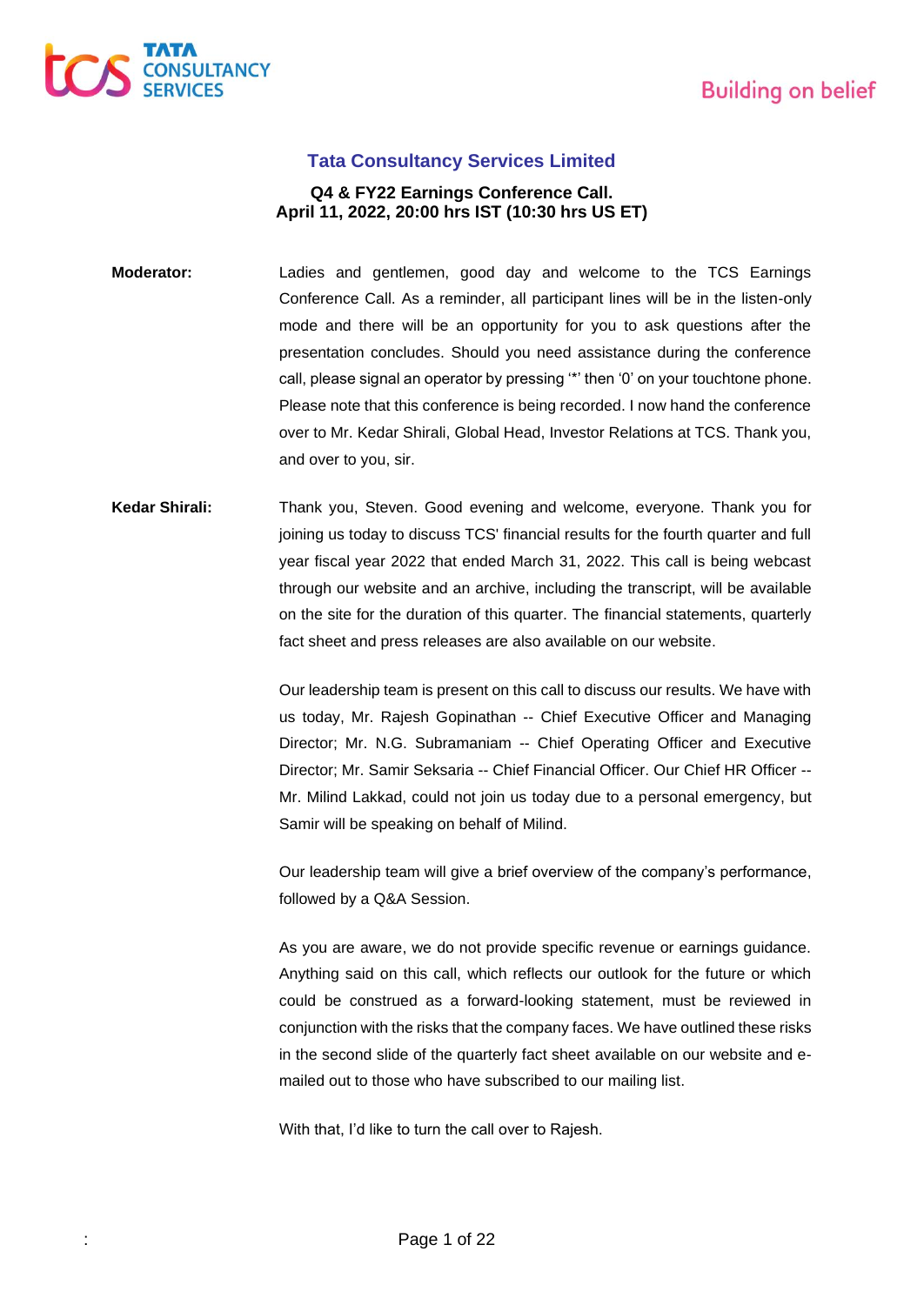

**Rajesh Gopinathan:** Thank you, Kedar. Good morning, good afternoon and good evening to all of you.

> We are closing fiscal year 2022 on a strong note, our full year revenue growing at **16.8%** in rupee terms, **15.4%** in constant currency terms and **15.9%** in dollar terms.

> We added **\$3.533 billion** in incremental revenue during the year, our highest ever. Our operating margin for the year was at **25.3%** and net margin was at **20%**.

> Having crossed the **\$25 billion** milestone this year, we are now focused on ways to get to the next **\$25 billion**. Towards that, we are rolling out a new industry-first organization structure that adds customer relationship stage to the existing three-dimensions, that is the geography, industry vertical and service lines.

> The new structure is more customer-centric and will enable curated experiences to our customers based on what stage they are at in their relationship journey with TCS. We believe this would ease the path for us to become a growth and transformation partner for more of our customers.

> I will now invite Samir and NGS to go over different aspects of our performance during the quarter. I'll step in again later to provide more color on the demand trends we are seeing. Over to you, Samir.

**Samir Seksaria:** Thank you, Rajesh. Let me walk you through the headline numbers. In the fourth quarter of FY'22, our revenue crossed `**50,000 crores** mark, reaching `**50,591 crore**s, which is a Y-o-Y growth of **15.8%**. In dollar terms, revenues were **\$6.696 billion**, a Y-o-Y growth of **11.8%**. And in CC terms, our revenue growth in Q4 was **14.3%**.

> For the full year, our revenue was `**191,754 crores**, which is a growth of **16.8%**. In dollar terms, revenue was **\$25.707 billion**, a growth of **15.9%** and in constant currency terms, this translates to **15.4%**.

> Let me now go over the financial performance. Our operating margin in Q4 stayed flat sequentially at **25%**. As in the previous quarter, we had headwinds of about **90 basis points** from ongoing supply side challenges, which were mitigated from operational efficiencies and **10 basis points** of currency support.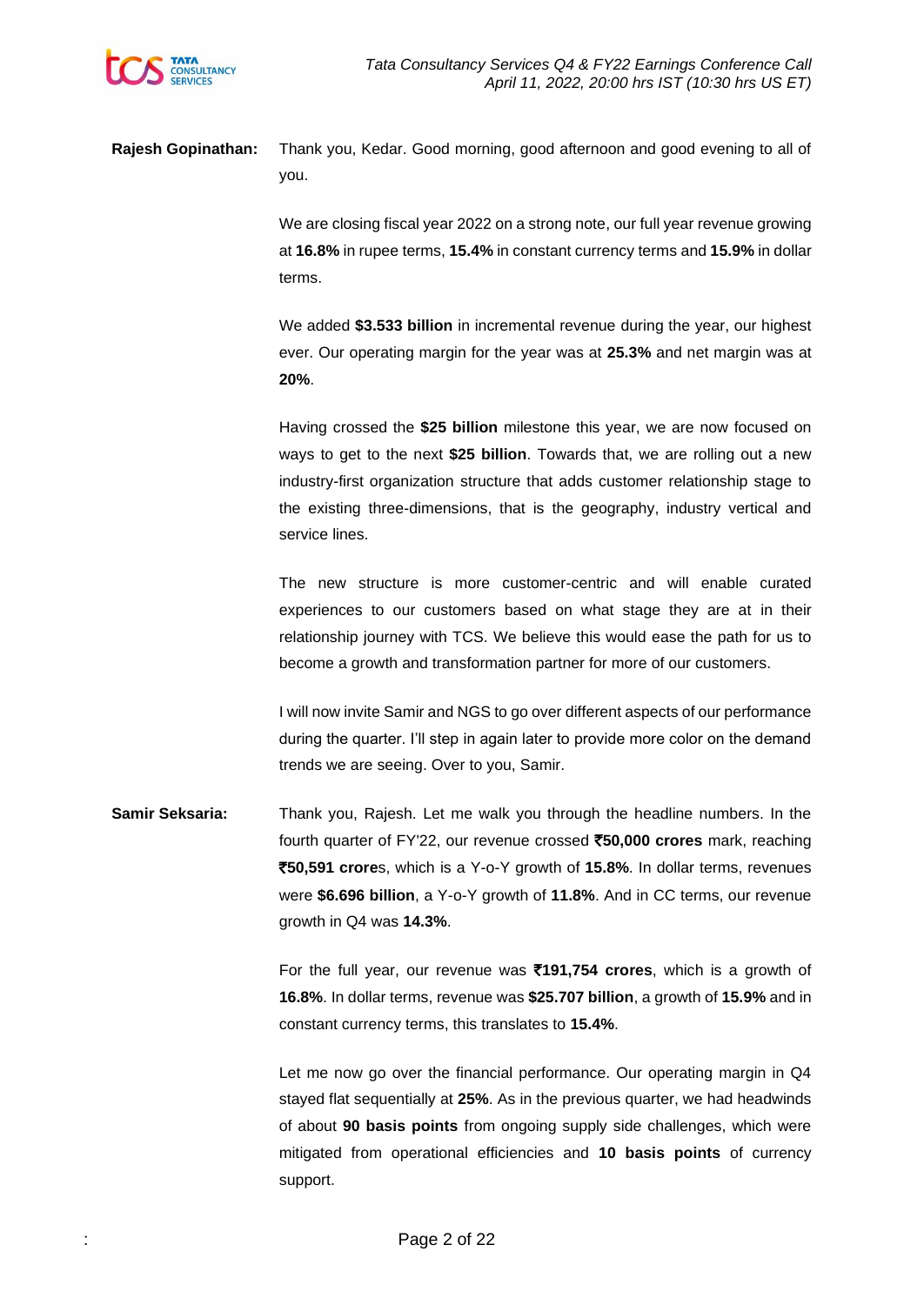

For the full year, our operating margins continue to be industry-leading at **25.3%**. Annual increment, tactical interventions and increased subcontractor usage represented a headwind of **330 basis points**, offset to some extent by operational efficiencies, improved realization and some currency support.

Net income margin in Q4 was **19.6%**, and for the full year, **20%**.

EPS grew **16.1%** during the year, excluding the provision we made towards a legal claim in FY 21. Effective tax rate for the year was **25.6%**.

Our accounts receivable was at **64 days DSO** in dollar terms down **3** days sequentially and 4 days Y-o-Y. Net cash flow from operations was ₹110.51 **billion**, which is a cash conversion of **111%** of net income. Free cash flow was `**102.59 billion**. Invested funds as on March 31st stood at `**560.53 billion**.

The board has recommended a final dividend of `**22 per share**. For the full year, this represents a shareholder payout of `**31,424 crores**, and this does not include `**4,000 crores** of buyback tax which has an outflow in the month of April.

Now, since Milind could not join the call today, let me go over the people metrics as well.

On the people front, this has been a standout quarter where we set many benchmarks. We had an all-time high net addition in the quarter as well as for the full year at **35,209** and **103,546** respectively, bringing the total headcount to **592,195**. The record net addition reflects the strength of our employer brand and our ability to draw talent across the world.

We received several accolades and external validations this quarter for our commitment to excellence and talent management. We were recognized by the Confederation of Indian Industry, (CII), with the Role Model in HR Excellence and Prize for Leadership in HR at the CII HR Excellence Awards. The Role Model award has been given only twice before in the last 12 years.

TCS ranked **#1** in the LinkedIn Top Companies list of the Best Workplaces for Career Growth in India, with top scores in providing the ability to advance, skills growth, company stability, external opportunity, company affinity, gender diversity and spread of educational backgrounds.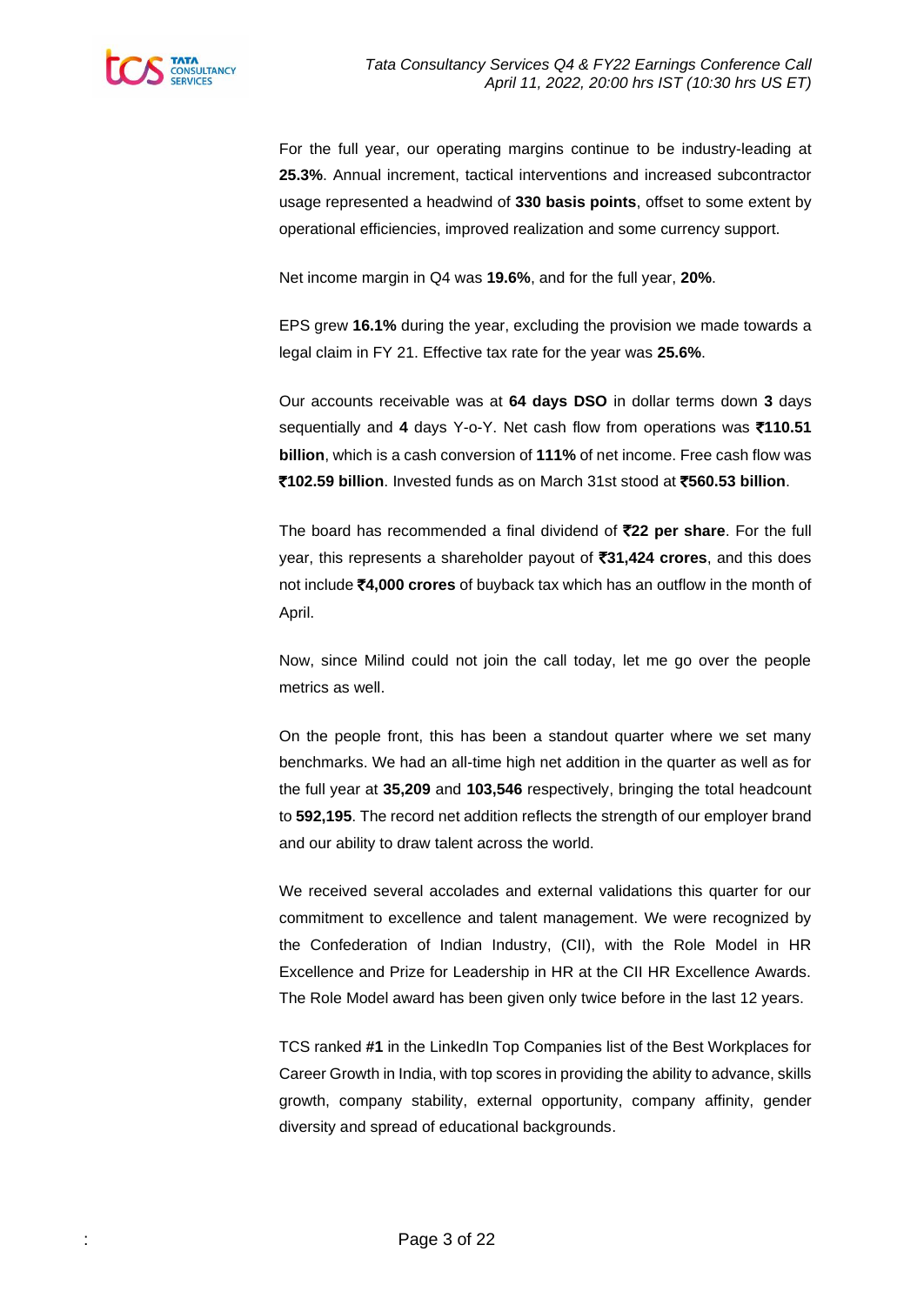

Lastly, we were recognized as the Global Top Employer for the Seventh Year in a Row by the Top Employers Institute.

Our focus on diversity and inclusion and localized hiring in all our major markets has resulted in a very diverse workforce in **153** nationalities represented and women making up **35.6%** of the base.

We continue to invest heavily in organic talent development. In Q4, TCSers clocked **22 million** learning hours. For the full year, TCSers locked **60.3 million** learning hours and acquired **3.5 million** digital competencies.

The number of contextual masters, that is, individuals who have demonstrated deep contextual knowledge of their customers business and IT landscape, hit a new milestone crossing **50,000** in Q4.

Moving to talent retention, we have a track record of consistently maintaining the highest talent retention in the industry, even in the face of high levels of churn across the industry. Our attrition in IT services continues to rise on an LTM basis and was at **17.4%**. However, the quarterly annualized attrition is plateauing.

Lastly, we have announced a salary increment with effect from April 1st similar in quantum to prior years.

With that, I'll request NGS to give the segmental and product commentary.

**N.G. Subramaniam:** Hello, again. Thank you for joining us. Let me begin by providing the segmental performance result for the quarter. All growth numbers are on Y-o-Y constant currency basis.

> All our industry verticals grew in the mid-to-high teens in Q4 and for the full year. Q4 growth was led by Retail and CPG, which grew **22.1%**, Manufacturing and Utilities grew **19%**, and Communications and Media grew by **18.7%**, Technology and Services grew **18%**, Life sciences and Healthcare grew **16.4%**, and Financial Services grew by **12.9%**.

> For the full year, growth was led again by Retail and CPG, which grew by **20.6%**, Manufacturing and Utilities which grew by **19.4%**, Life sciences and Healthcare **19.2%**, Financial Services **15.1%**, Technology and Services **15.8%** and Communications and Media by **14%**.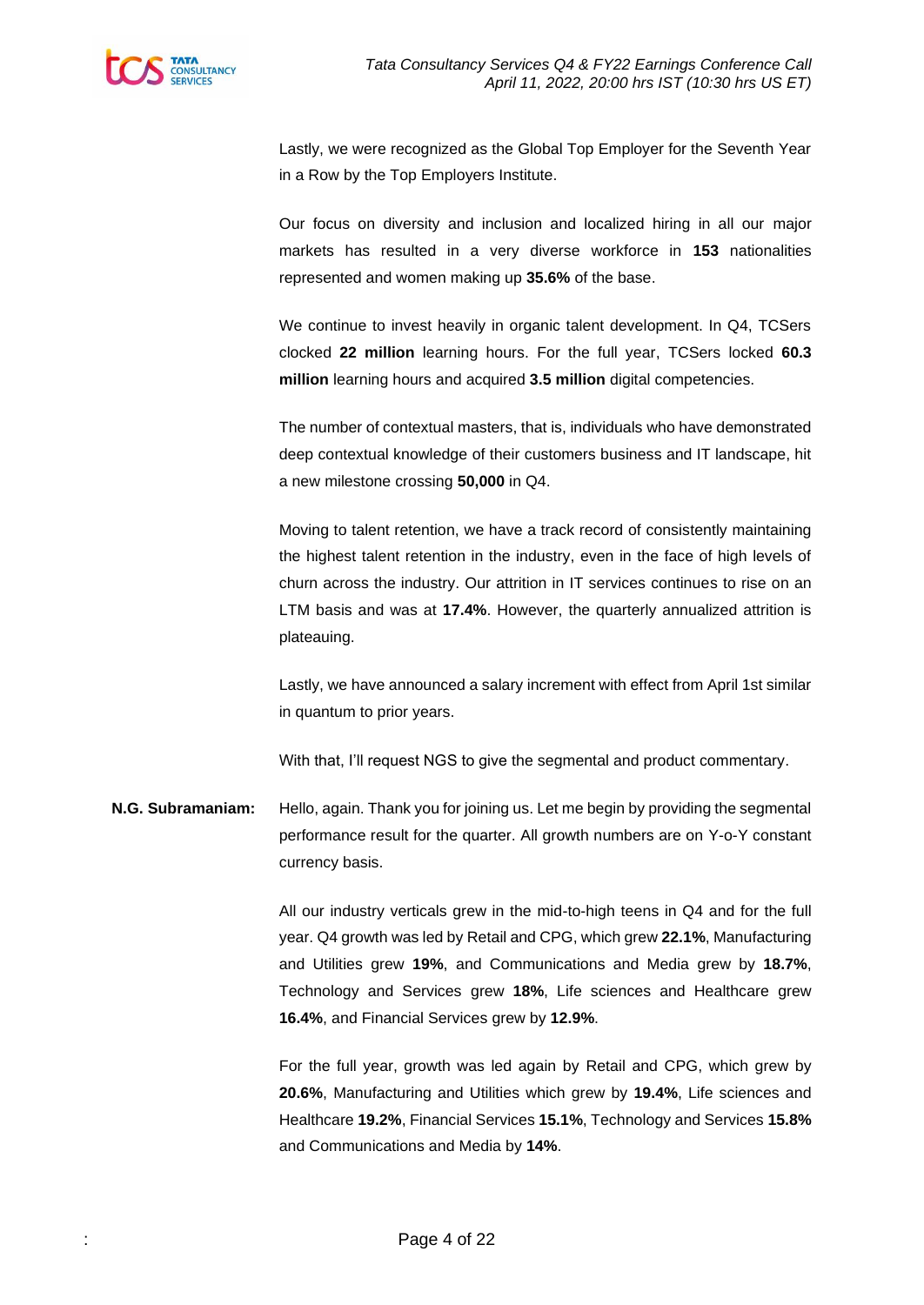

On an accounting segment basis, including revenues from emerging markets and products and platforms, our BFSI segment crossed the **\$10 billion** revenue milestone this year.

Moving on to geographic markets, growth in Q4 was led by North America, which grew **18.7%**, UK at **13%** and Continental Europe at **10.1%**.

Among emerging markets, Latin America grew by **20.6%**, Middle East and Africa grew by **7.3%**, India by **7%**, and Asia Pacific by **5.5%**.

On a full year basis, North America grew by **17.5%**, Continental Europe by **15%**, and UK by **14.3%**. Moving on to emerging markets, Latin America grew **18.2%**, India grew by **16%**, Middle East and Africa grew by **12.9%**, while Asia Pacific had **6.7%** growth.

Our portfolio of products and platforms continue to do well in the market. ignio™, our cognitive automation software signed up **36** new clients in Q4, and we had six clients went live with ignio<sup>™</sup> during the quarter. For the full year, ignio closed over **100** deals and had **27** go-lives.

The Digitate Academy has trained over 11,500 professionals in the marketplace and certified more than 4,100 professionals on ignio.

ignio continues to transform operations across domains using AI and automation, to enhance resilience in delivering superior business outcomes. For a leading energy generation and distribution company in North America, ignio is managing over 100,000 incidents autonomously, with 100% successful resolution rate, covering 30% of their overall IT footprint.

A global professional services provider has gone live with ignio's Digital Workspace, proactively managing the health of over 11,000 laptops globally for better user experience and productivity. ignio also manages group policies, privileges and updates for improved compliance and reduced vulnerability.

TCS BaNCS™, our flagship product suite for the financial services industry had **4** new wins and **3** go-lives in Q4. In FY 22, TCS BaNCS won **22** new customers and had **16** key go-lives. Half the wins were for the SaaS model, demonstrating the growth adoption of cloud, and more importantly, TCS BaNCS' cloud readiness for large and niche projects.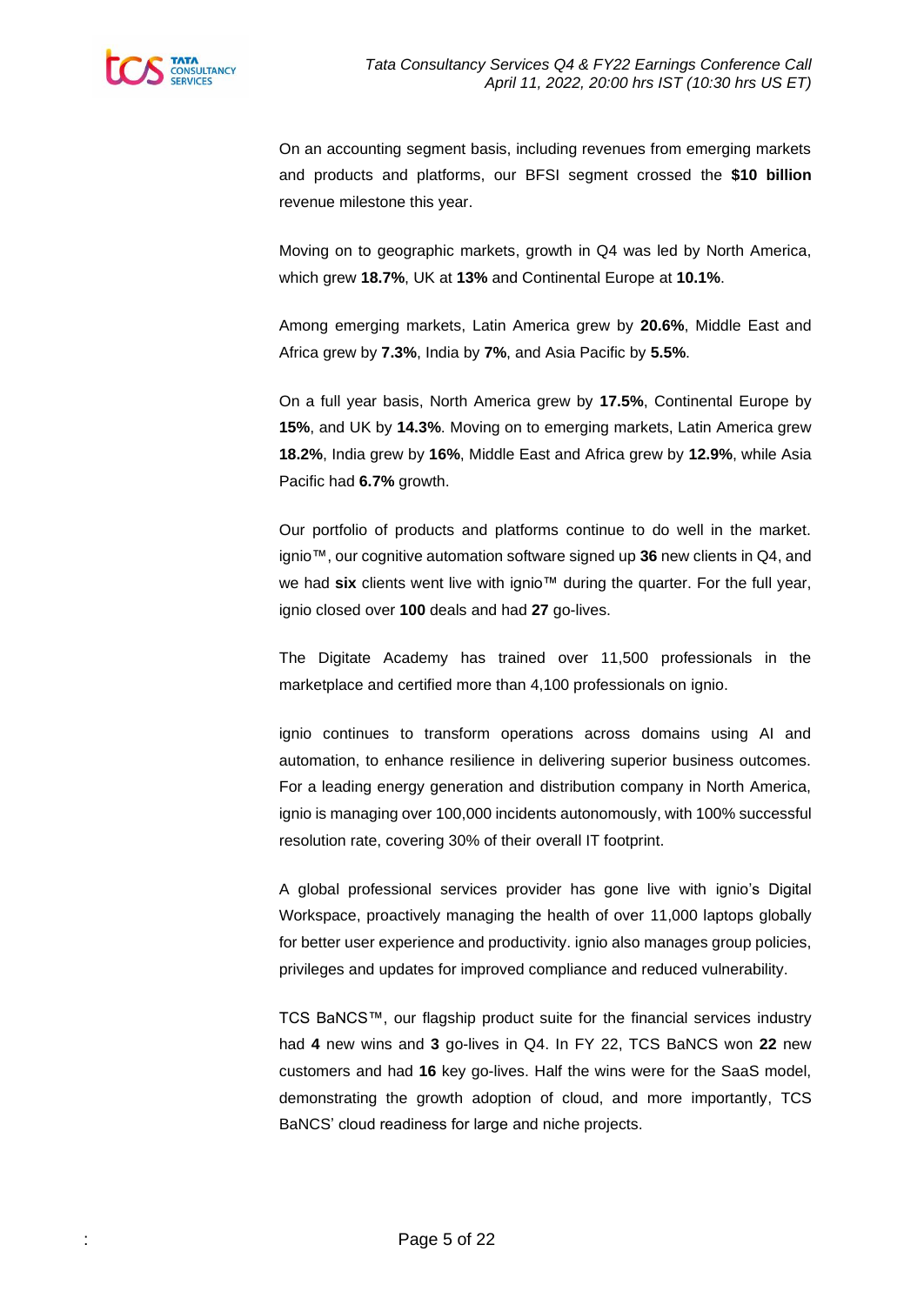

During the quarter, TCS BaNCS Global Securities platform was selected by a leading South African Financial Services group for their personal and business financial banking, business banking offerings catering to investor services and it includes custody and corporate actions as well. With this new deal, almost 95% of the custody transactions in South Africa will run on TCS BaNCS™ in addition to the Central Depository.

Quartz blockchain platform had 2 new wins in Q4. The Quartz brand has extended its presence across multiple industries, ranging from financial services to the energy sector and pharmaceuticals.

A leading corporate depository in India has selected Quartz for markets to implement a solution for corporate bond issuance and covenant monitoring. The solution will facilitate the creation of bond instruments by bringing together different stakeholders, including CSDs, debenture trustees, valuation firms and exchanges into a blockchain based ecosystem. The solution is designed to enable greater transparency in the issuance process by eliminating potential double counting of underlying assets, enabling real-time information updates from various stakeholders and providing a single source of truth through the shared ledger.

TCS HOBS™ suite of products for communication services had **2** deal wins in Q4.

TCS TwinX™, our AI-based digital solution had **6** wins and **3** go-lives during the quarter.

TCS OmniStore™, our AI-powered universal commerce suite had **3** new wins.

TCS Optumera™, our AI-powered merchandise optimization suite had **2** new wins and **3** go-lives.

TCS iON has now onboarded over 700 corporates to enable job outcome linkage. In FY'22, TCS iON conducted **45 million** in-center and **2.9 million** remote assessments at national and regional scale.

Let me now spend some time on our client metrics. As you know, our customercentric strategy entails continually investing and building newer capabilities to create value in newer parts of our clients business, so that our relationship keeps expanding and deepening over time.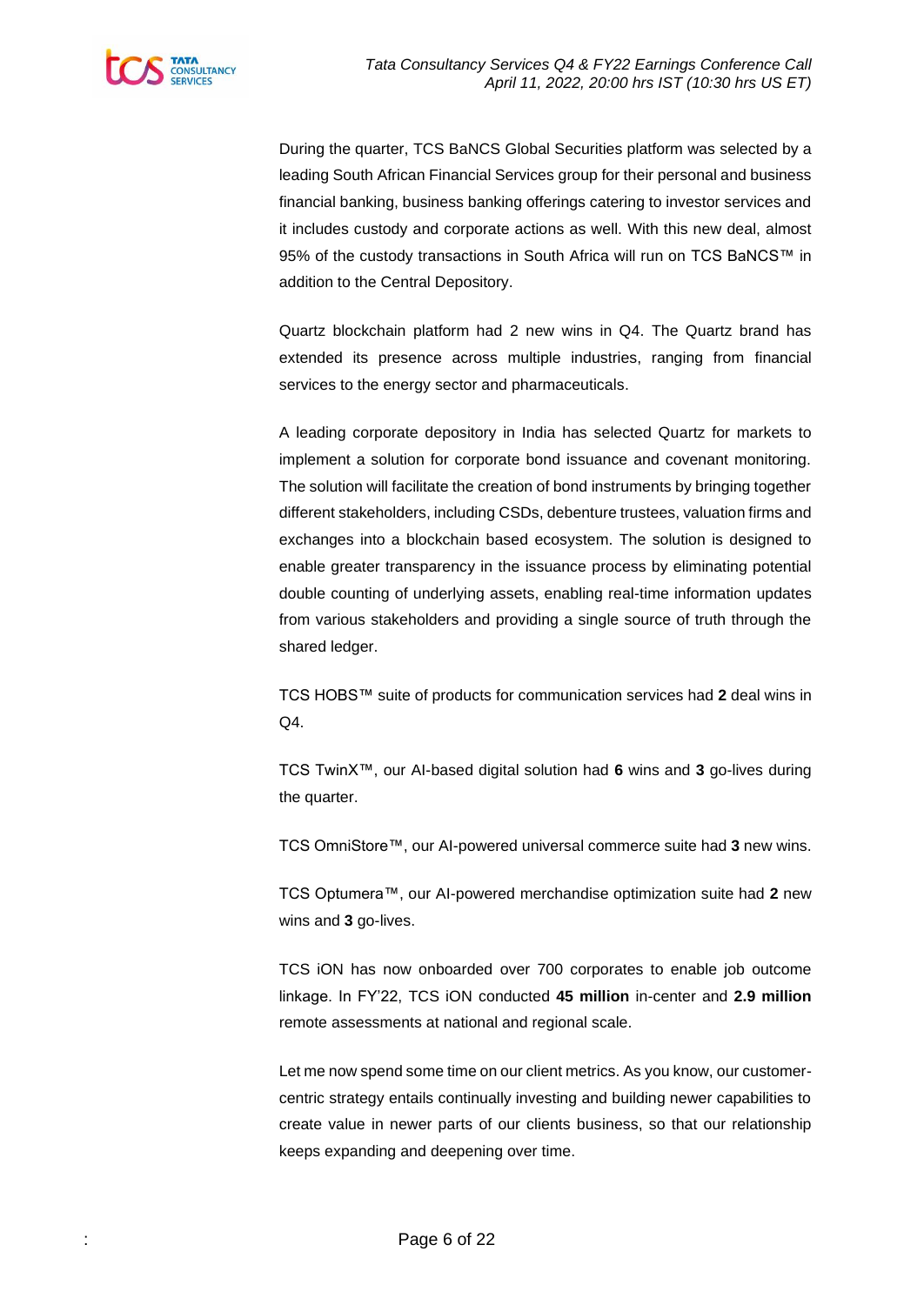

Measuring our customers' upward progression across various revenue buckets is that surest validation of our strategy. So, we track these metrics very closely.

In Q4, we added 10 more clients over the last 12 months in the \$100 million plus band, bringing the total to **58**.

We added 19 more clients in the \$50 million plus band, bringing the total to **120**; 40 more clients in the \$20 million band, bringing the total to **268**; 52 more clients in the \$10 million band, bringing the total to **439**; 69 more clients in the \$5 million band, bringing the total to **638** and 86 more clients in the \$1 million plus band, bringing the total to **1,182**.

With that, let me hand it over to Rajesh for some additional color on the demand drivers and the order book.

**Rajesh Gopinathan:** Thank you, NGS. We have spoken about three broad growth drivers this year -- increased outsourcing, cloud adoption and growth and transformation.

> When we talk about cloud adoption, it's not a single event, but a multi-horizon transformation journey that begins with migration and other Horizon 1 activities. G&T is often the primary driver of our customers' Horizon 2 investments and so partnering customers in the initial stages of the cloud adoption is also opening the doors to us to their G&T initiatives.

> As in prior quarters, we had several new wins around Horizon 1, initiatives such as cloud migration, application and data modernization, etc., I'll give a few examples of such instances.

- **Coop**, a leading Swedish retailer, engaged us to migrate critical logistics applications to the public cloud. This migration has future proofed Coop's core systems and enhanced its agility and scalability.
- For a large Australian power utility, TCS helped execute the end-to-end transformation, including cloud discovery and assessment, foundation services, cloud migration, application modernization and operations management. Using our factory approach, we helped migrate more than 150 applications and over 1,800 servers to the cloud, helping decommission its IT infrastructure, reduce technology debt, enhance resilience and provide a solid foundation for the company's Horizon 2 plans.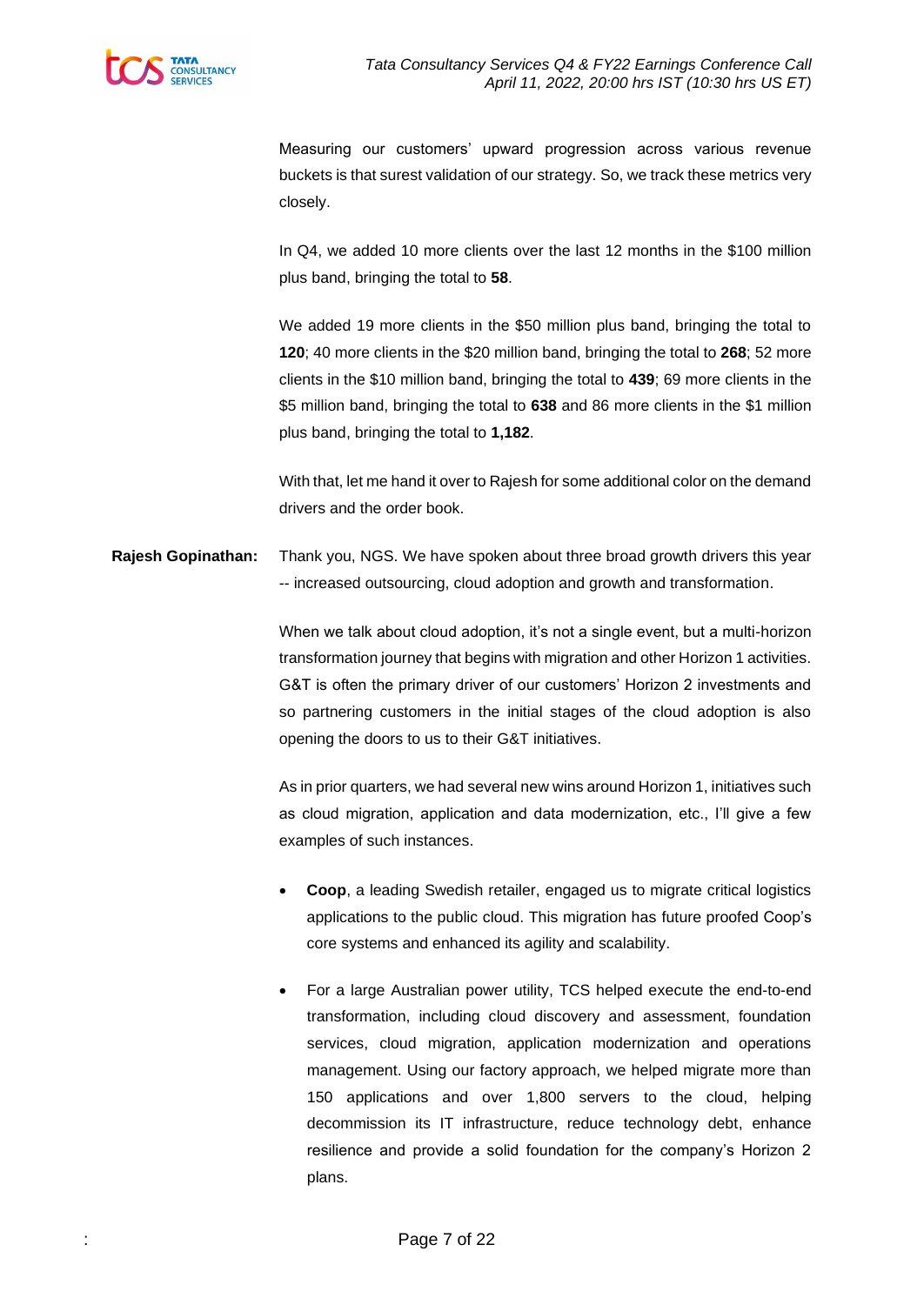

• Similarly a large U.K.-based communication service provider has engaged TCS as its strategic data and analytics transformation partner, to help build a common and simplified data platform on a public cloud, enabling future use cases around hyper-personalization, micro marketing, differentiated customer experience and even new revenue streams like data monetization.

While such initiatives help improve the organization's operational resilience and give it greater agility and scalability to handle future growth, the real value unlocking of the cloud investments comes from Horizon 2 initiatives, which use the native capabilities of the cloud to try out new ways of working, innovations around products of business models and new customer experiences.

Let me share a few examples to show what we mean when we talk about new ways of working.

• A leading European Financial Services firm engaged us to transform their time-consuming and error-prone financial spreading process used for determining the creditworthiness of corporate clients. Our TCS FSaaS, the Financing Spreading-as-a-Service Solution on a hyperscaler cloud, digitized the spreading process, extracting data from financial statements and regulatory filings using ML-based models 7x faster, with 99% accuracy. This enabled more accurate credit scoring, quicker lending decisions and higher throughput and business growth.

This engagement also highlights how we are originating and winning such Horizon 2 deals. The idea itself came up as a visible manifestation of contextual knowledge during an Innovation Day Hackathon we had organized for the client. The account team then proactively pitched the idea to the client's risk management organization, eventually leading to an engagement.

• For **Rabobank**, a leading European bank, has partnered with TCS to build a modern data warehouse platform on a public cloud for their wholesale customers' KYC business domain. The platform will ingest, curate and generate KYC reports to view customer data in a consistent way across the globe, using cloud-native analytics and reporting tools, and enable faster forecasting and business decisioning and onboarding.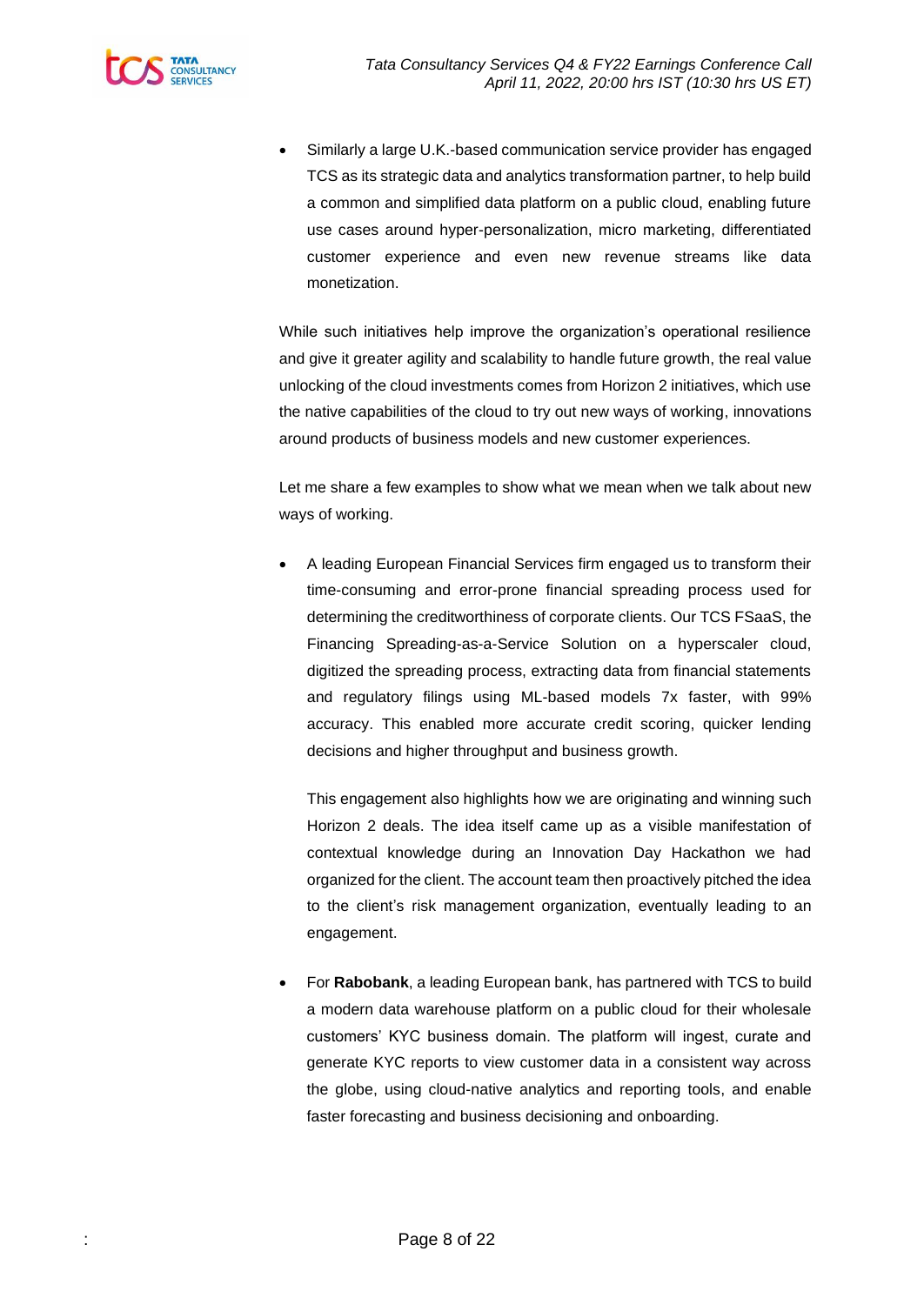We have been selected by a leading Swiss building materials provider as a strategic partner for its `plants of tomorrow' initiative, digital transformation and journey to net zero goal.

TCS will leverage its Neural Manufacturing™ framework to develop IoTbased digital solutions, enabling predictive operations and maintenance, intelligent automation and robotics. These are expected to improve asset and plant performance, and reduce energy costs and carbon footprint.

A recurring theme in Horizon 2 initiatives, is product and service innovation to enable new business models, generate new revenue streams and to drive growth. Here are a couple of examples.

• For an American corporation that specializes in water treatment, purification, cleaning, hygiene and infection prevention solution, TCS is helping to develop a cloud-based connected products platform that will remotely monitor multiple equipment and related sanitizing consumables at customer sites.

Using this, the company can launch innovative products like digitally connected appliances for hand hygiene, surface sanitization and dishwashing. That will enable as-a-service business model in the facilities management area and drive new revenue streams. Actionable insights from the platform leveraging AI and predictive analytics will enable timely refills, proactive maintenance and unlock the ability to cross-sell and upsell.

Similarly, we have been selected by Hartmann, a leading surgical and medical instrument manufacturing company to work on a future product line to add to their high compression bandage products portfolio. TCS will conceptualize, design and co-develop a digital health solution for healthcare professionals and patients using IoT to simplify the patient monitoring process. TCS will develop the sensor patch and its associated software components to detect the pressure sensor data and transmit it using NFC to the patient monitoring mobile application and cloud backend.

Lastly, with the idea of metaverse catching on in the enterprise world, we are seeing growing interest in providing customers and users with immersive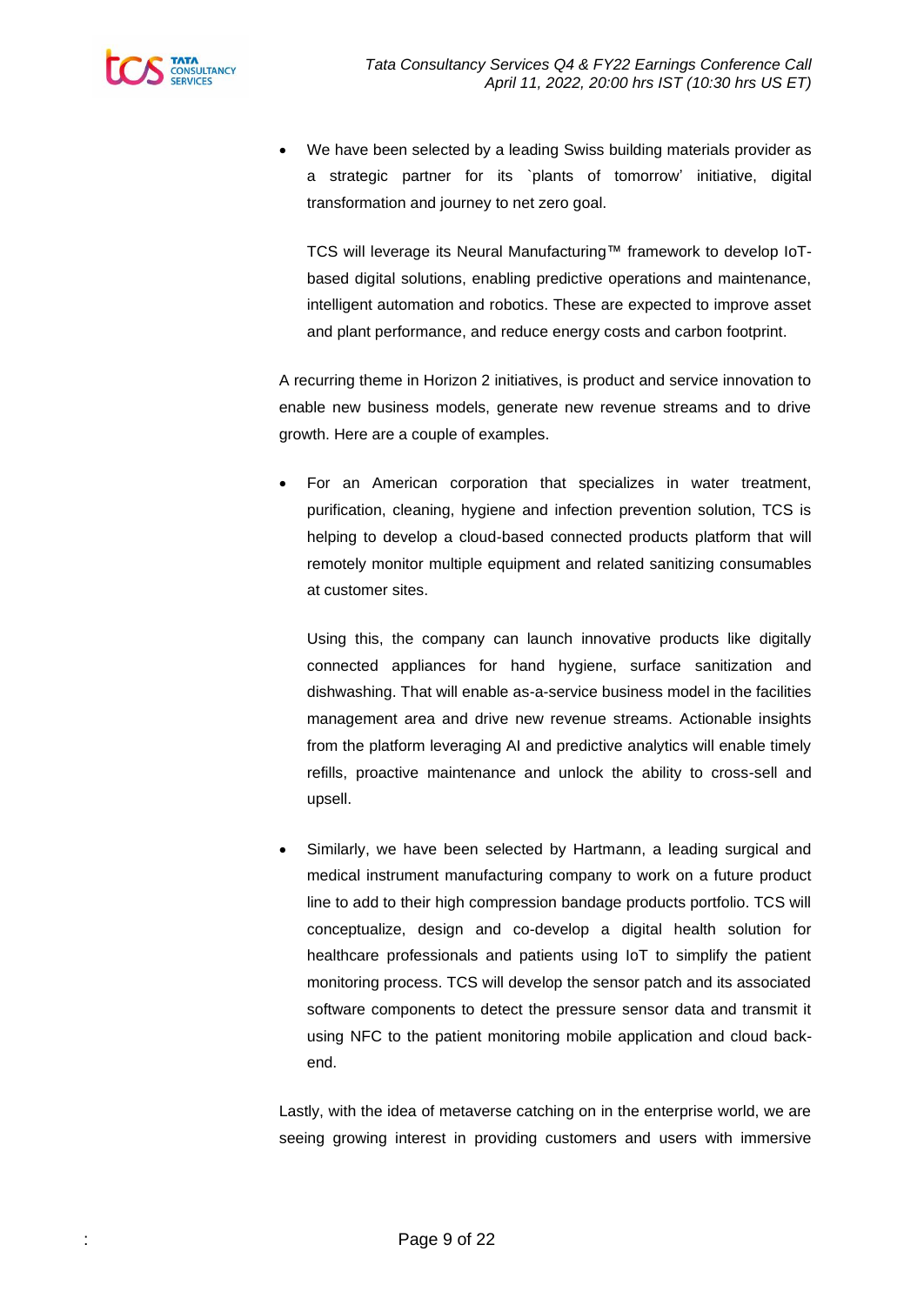

online experiences using XR or extended reality. Let me give you a couple of examples.

• A leading U.S.-based communication service provider faced with the challenge of driving retail sales while physical stores were seeing lower footfall during the pandemic, partnered with TCS to provide a personalized at-home experience of a real store.

TCS organized the design thinking workshops to conceptualize and design a virtual replica of a store using passive VR, which customers can enter and virtually navigate on their mobile devices. Built using TCS Avapresence™ foundry and the webAR technology, the virtual store is accessible from any device with virtual try-on and try-out features.

It has integrated commerce capabilities so customers can purchase the products and accessories on display, just as in a physical store. The cloud native framework made it easier to integrate with existing e-Commerce platforms, provide real-time insights and scale the solution. The virtual store has resulted in better customer engagement, a **30% increase** in sales conversion and an **80% growth** in digital channel sales.

• For marketing of their newly launched product, a prefilled injection, a leading medical devices manufacturer engaged TCS to provide an immersive experience for its healthcare partners to show them how the model can be conveniently self-administered. TCS came up with various options using AR experience and recommended the best approach to the client. It used WebAR to create a realistic virtual 3D model of the injection which provides users with usage instructions through an immersive experience, obviating the need to go through lengthy user guides.

The successful use of AR to market has sort of just led to interest in building similar experiences around their other products as well.

These are some examples of the continuing demand trends that have been filling our order book and driving strong growth over the course of the year.

In Q4, we had very strong deal wins, resulting in an all-time high order book with TCV of **\$11.3 billion**. This includes two mega deals of roughly **\$1 billion**  each. Even excluding these two mega deals, our order book TCV in Q4 is at **\$9.5 billion**, which is also an all-time high.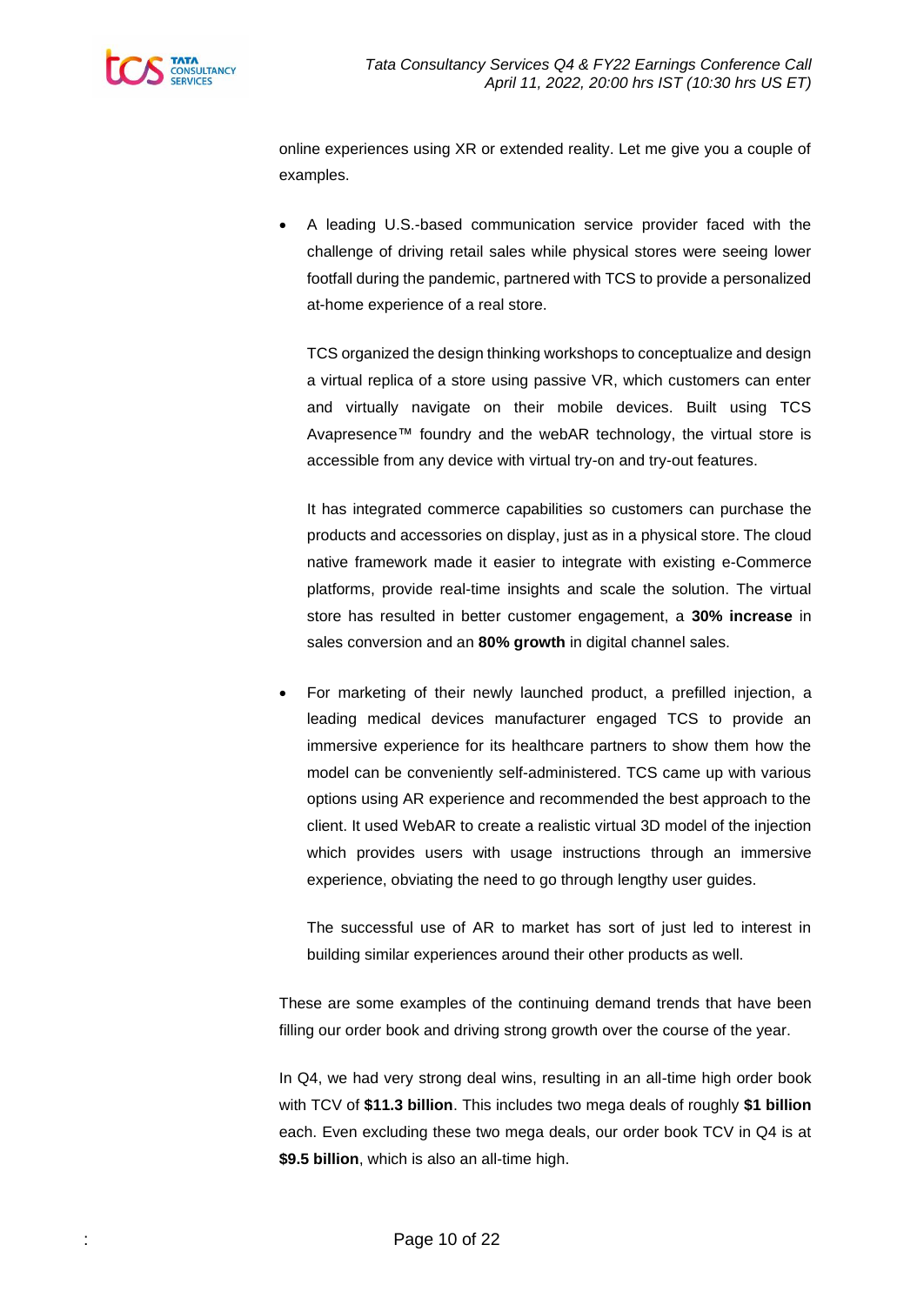

By vertical, BFSI had very strong TCV of **\$3.2 billion**, while retail posted an order book of **\$2.6 billion**. The TCV of deals signed in North America stood at **\$6.1 billion**.

For the full year, our order book TCV was **\$34.6 billion**, a growth of **9.5%** over the prior year.

With that, we can open the line for questions.

**Moderator:** The first question is from the line of Kumar Rakesh from BNP Paribas. Please go ahead.

- **Kumar Rakesh**: My first question was around the margins. So, we had set our aspiration band above 26%. In the current context of the supply side constraint and especially for FY'23, how do you see that aspirational band panning out and what are the headwinds and tailwinds we are looking at immediately in the next few quarters?
- **Samir Seksaria:** Hi, Kumar. So, the 26% to 28% remains our guiding base, and our long-term cost structures are very well placed and we firmly believe that we can operate in the 26% to 28% band based on our long-term cost structures.

If you look at the near term, we will double down on our operational levers to help us get closer to this band. From a short and near-term perspective, given what we are seeing in terms of the churn, until it goes back to our normal levels, we will see some volatility on margins. So, that's our view. And if I look at FY 23, at least initially we would be seeing some churn and pressure on margins.

- **Kumar Rakesh**: Given that now we'd be ramping up the onsite as well with the travel resuming, how would be the wage hikes on the onsite side? And how are we looking to mitigate that impact?
- **Rajesh Gopinathan:** Rakesh, this is Rajesh here. Overall, we think that salary hikes will be similar from a medium perspective to what was there last year with a slightly upward bias. While there will be pressures in individual markets or individual capability side, the hiring and the pyramid rebalancing that has happened will also give a significant support. And we think that, as travel opens up more and more, our optimization levers will also increase. So, there is no one specific answer to it. If you take a given variable, of course, those variables have their own unidirectional impact. But in aggregate, we believe that the portfolio can lend itself for some optimization, but short-term volatility is to be expected.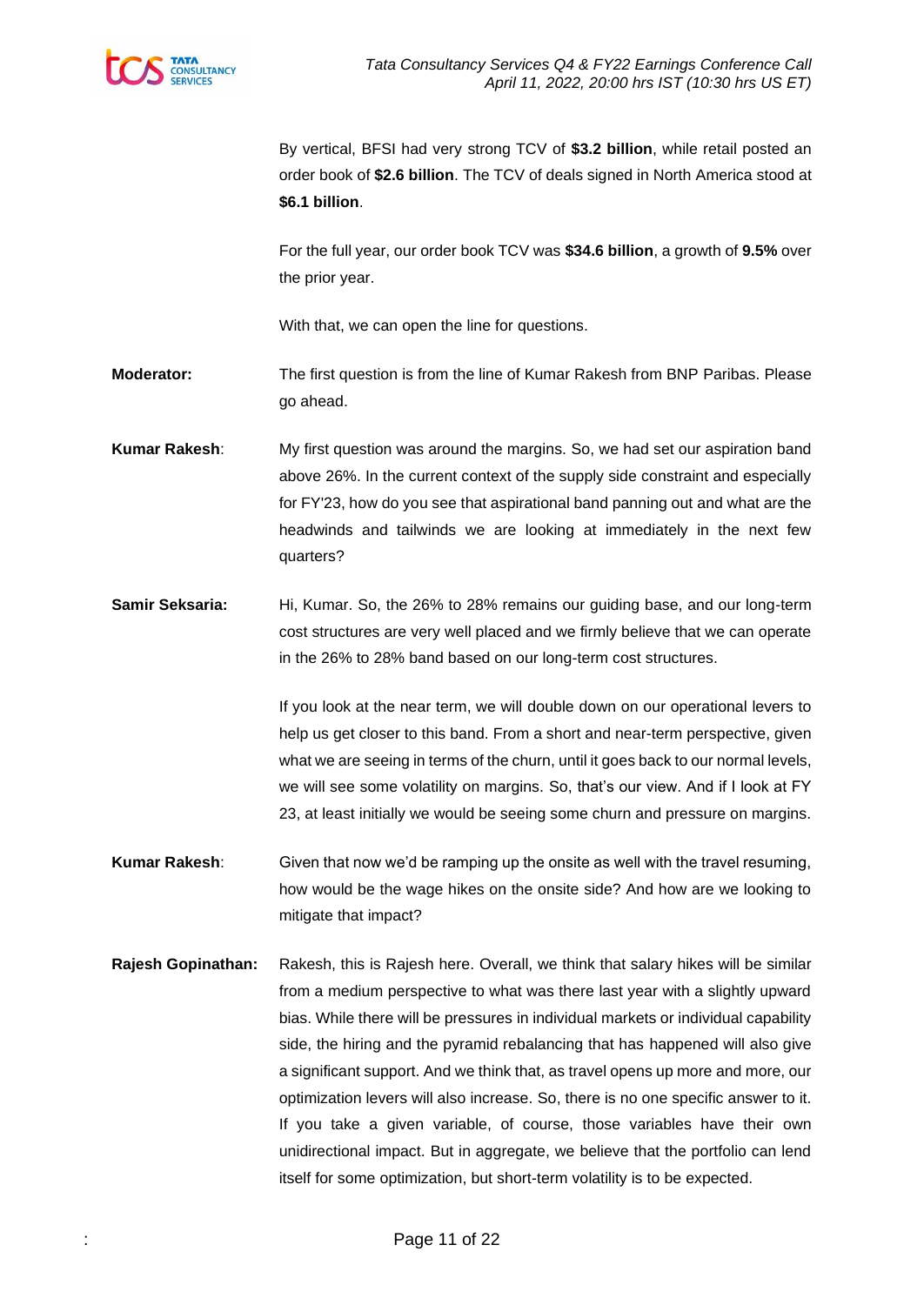

**Kumar Rakesh:** Rajesh, one clarification. So, early this month we had announced one large material deal win from a large American company. So, this quarter deal win which we have announced of \$11.3 billion, so that includes that or -?

**Rajesh Gopinathan:** It happened on the cusp of the quarter so this \$11.3 billion includes that deal.

**Moderator:** The next question is from the line of Diviya Nagarajan from UBS. Please go ahead.

- **Diviya Nagarajan**: Couple of questions from my side. NGS, earlier on the press conference you had talked about some of your customers stepping back and you kind of described that as backing up. Could you kind of explain what that means in terms of the budget expectation or spending trends that you're seeing with some of those customers? That's question number one. Question two, from an overall perspective, if you were to look at your demand outlook and the confidence that you have on the outlook versus last year, how would you kind of rate that -- is it the same, are you seeing more risk, or how would you characterize that?
- **N.G. Subramaniam:** Thank you, Diviya. I think I answered that in the context of the Europe performance in the current quarter compared to the previous quarters.

What we see in Europe typically across verticals is that they are the ones which were most impacted by COVID, because different countries were affected by COVID at different times, and they are a fairly integrated economy, number one. Number two is that they are just about to also manage the Brexit which happened during the last 18 months or so, and now the war situation. All of that put together, there is some thinking about what should be the investment areas. At the same time, there is enormous focus on sustainability across verticals. Everybody in Europe is looking at putting sustainability on the agenda.

Looking at all of this, there is a kind of stepping back and see where are the investors, what should be the priorities for technology investments and so on, so on. In that context, some readjustment and re-orientation of budgets are taking place. But, as we explained in the press conference as well, that technology is the solution for the majority of the issues that they are facing. In that context, the technology spend continues to happen, but there are some reallocation in terms of where they actually go and they spend on technology.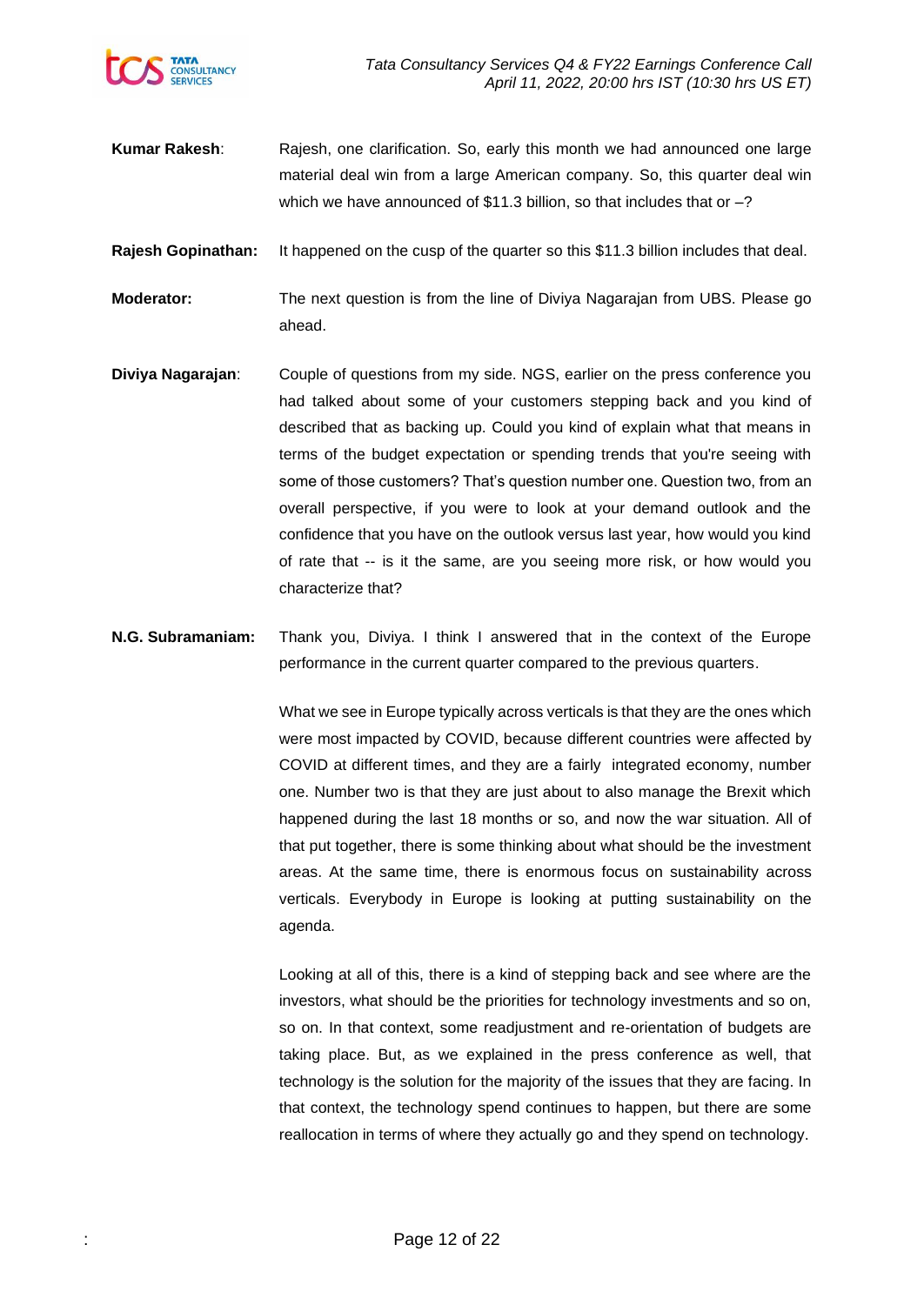

To your second question on confidence in the overall demand outlook, it looks very good. The kind of deal wins and the momentum that we have, we are clearly in a better position now compared to where we were same time last year. So, that should augur well for our growth and our aspirations for FY 23.

**Moderator:** The next question is from the line of Sandip Agarwal from Edelweiss. Please go ahead.

- **Sandip Agarwal:** I have only one question on the manpower side. So, just wanted to understand that the situation we are going through is led by high demand and the supply is not matching it. So, basically, there is kind of poaching from one another. So, the real solution probably is the supply increasing. So, how will supply increase in next two quarters – will it be completely through this fresher hiring which has happened in past and the way we are hiring right now or you think that there are other ways to increase the supply, like cutting down the training time through accelerated training programs, are there some other options by which we can increase the supply because I think that is where we are right now most hurt and probably demand environment remains robust, so what is your sense on supply issues cooling off, by when you think it will happen?
- **Rajesh Gopinathan:** Sandip, Rajesh here. As you rightly pointed out, what we're seeing is a demand-supply mismatch in our industry. Fresher hiring and productive use of freshers is a long-cycle activity. But you have seen the industry step-up hiring over the last four quarters. We expect that as that supply hits productive use, that will ease up a lot of what was going on over the last few quarters.

So, that's why when we say that as we look forward two quarters ahead, we think that attrition will flat line and then start tapering.

The expectation is that the bulk of this hiring that has gone on across the industry in the last calendar year will start coming in and playing a role. So, it's very similar to what you are saying; just that there is a little bit of a lag and by middle of the year we should see it.

- **Moderator:** The next question is from the line of Apurva Prasad from HDFC Securities. Please go ahead.
- **Apurva Prasad:** Rajesh, a couple of quick ones. So, the changes in the operating structure that you mentioned and the participation across a wider spectrum now, how does that intersect with the hyperscaler deals? And as a result of this, likely to reflect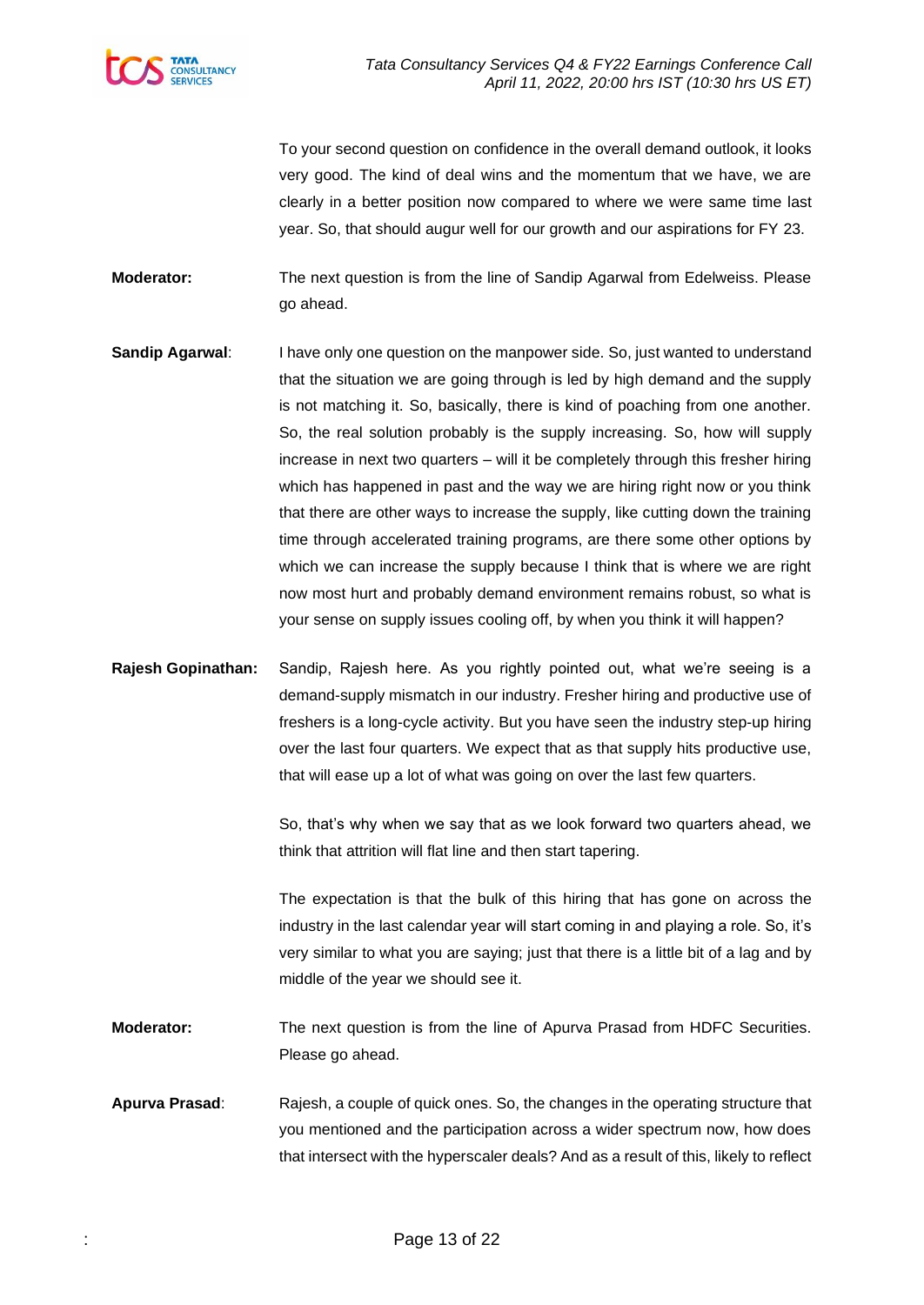

more in the \$100 million client bucket or do you think it's probably going to reflect more in the \$10 million category initially?

**Rajesh Gopinathan:** Apurva, let me explain what we are doing and hopefully that will answer the question, because the services, our focus on cloud and hyperscalers is independent of what we're doing on the structure side.

> On the structure side, we are realigning our governance to bring in focus on our engagement model for customers across different points of their relationship journey with us.

> We are creating three new groups. One, focused on customers who are at the early stage of the relationship with us. Typically, in that stage, a customer is very focused on assessing whether TCS can deliver the specific project given to them.

> As they go forward in their relationship with us, typically the focus shifts and many of our customers try and see if TCS can be a strategic vendor around whom they can consolidate. Typically, most customers prefer to have one or two or three large vendors and vendor consolidation is a common theme across our customer base. And at that time, the question is, does TCS have the full spectrum of services? Do they have an ability to deliver those services in a consolidated manner? Can they manage the relationship at a stepped level in terms of an enhanced support to them across both services as well as across geographical markets that they operate in, etc.? So, the focus shifts to the full services model and our ability to scale up to be a strategic supplier to them.

> And as that phase passes through, the focus then shifts again to whether we can step beyond being a scaled strategic vendor to being a vendor who can participate well in their transformation initiatives and across a wide spectrum of their CXO initiatives.

> Now I've laid it out in a very kind of a time-bound manner. Many times, it might happen in a different sequence, but broadly this is the sequence in which a relationship develops over time. So, we are standing up different organizational groups that are focused on ensuring that the engagement models are aligned to these three stages of the customer relationship.

> The specific service that we offer, for example, at an early stage itself, the first project might be a product implementation or it could be a TCS IP being delivered or it could be a transformative engagement on the G&T side. It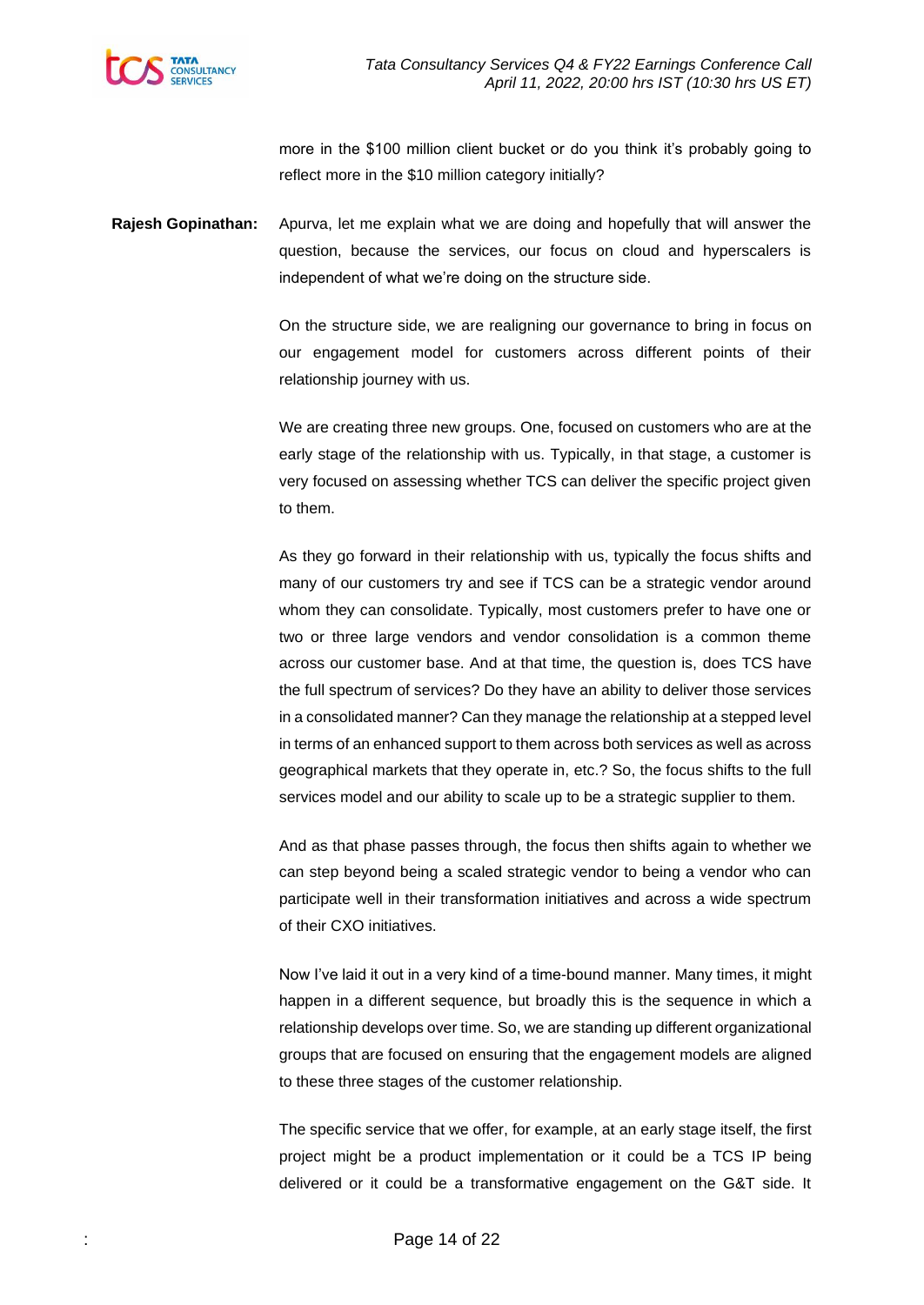

doesn't matter what that is. That project has to be executed well because that is the proof point of the early part of the relationship. So, whether it is hyperscaler, not hyperscaler, whether it is G&T, that is not actually pre-decided based on any of these three structures. It is more the way the engagement is governed that is being set up. I hope that answers your question.

- **Apurva Prasad**: Yes, Rajesh, that clarifies. I was also actually trying to understand how does that reflect in the \$100 million versus \$10 million and I am assuming it's the latter initially, but I get the point. My second question Rajesh is, you did earlier mention of TCV reverting to \$8 billion, \$8.5 billion. So, I want to understand from you how is the mega deal pipeline looking and any additional color on the two mega deals?
- **Rajesh Gopinathan:** Apurva, that point was in a context, I will come to it. So, if you look at our commentary through the last few quarters, we have consistently maintained that the pipeline distribution of deal sizes is fairly even, and similar to earlier periods. But when a very large mega deal will close is very hard to predict.

This quarter's numbers are a validation of the fact that there is no skew to the pipeline. It's not that the industry is shifting towards very large deals or very small deals. So, the quarter's results actually validate the point that we have been emphasizing over the last few quarters.

The point about \$8.5 billion was different. A better way to think about the overall pipeline progression and demand outlook is to look at the long-term trend line of our TCV. We used to be in the \$6.5 billion range eight quarters back, whereas we are now well into \$8 billion+ range currently. So that's the context of that \$8.5 billion. It is not to say that \$11.3 billion will immediately step down to \$8.5 billion.

I was saying that we have seen a steady expansion of our base TCV levels, which is an indication of the robust demand environment and the relevance of our services and market presence to the target customers that we have.

- **Apurva Prasad**: Just the second part of that, on the two mega deals and does that mean better line of sight to replicate the \$3.5 billion incremental next year?
- **Rajesh Gopinathan:** That is a very leading question, which I shall skip.
- **Moderator:** Thank you. The next question is from the line of Mukul Garg from Motilal Oswal Financial Services. Please go ahead.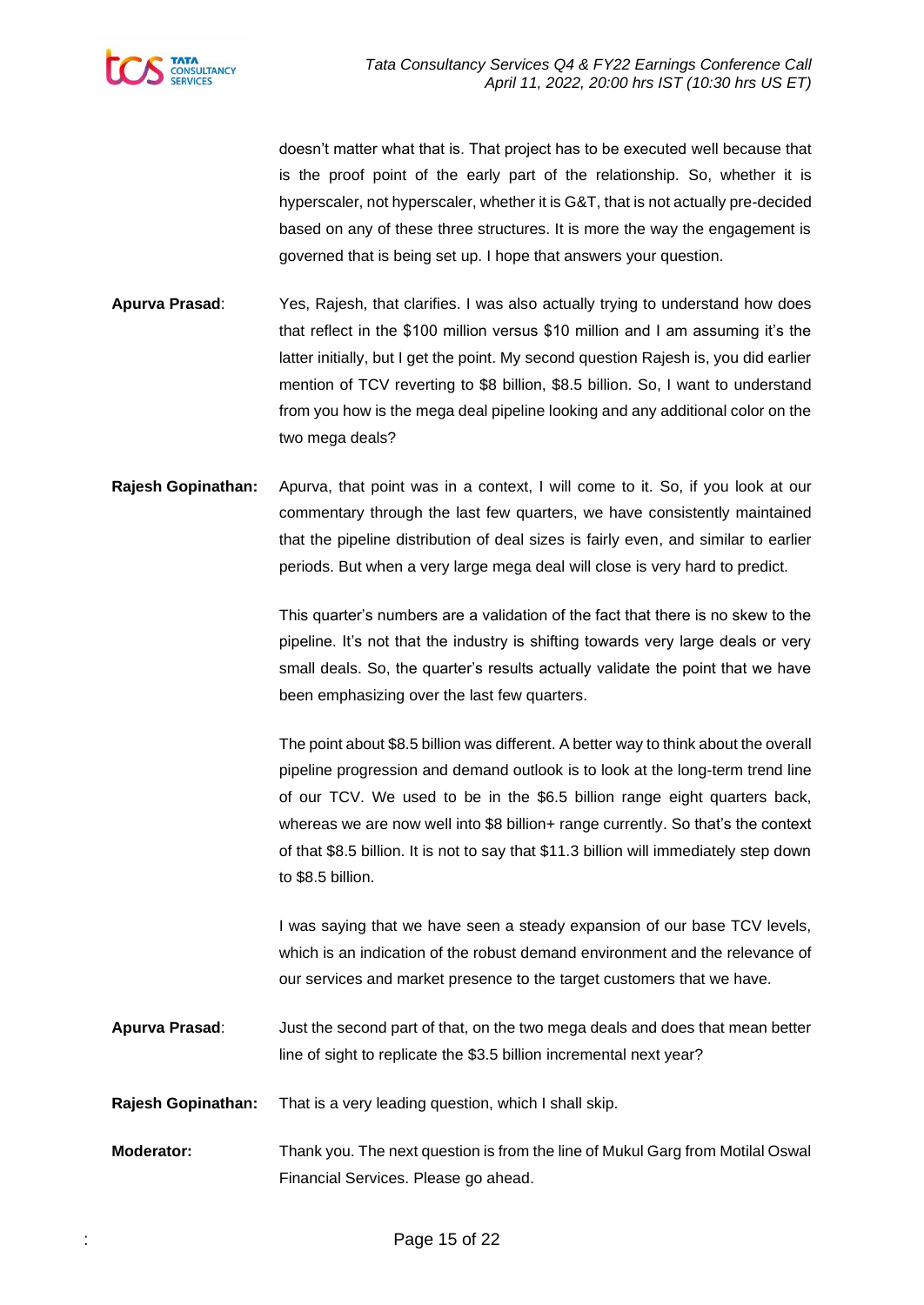

- **Mukul Garg**: Just two questions from my side. The first one is on the pricing and its impact on margins. You guys mentioned earlier on that you are seeing some impact of pricing in part of your business. So, if you can zoom in a little bit on that segment, is there a way to quantify the change of pricing which is happening at this point of time versus maybe a year or two prior to this? And just moving that forward, is that something which can help you mitigate the margin pressure which is there? And can that be more of a H2 event or is that impact going to flow through in FY 24?
- **Rajesh Gopinathan:** Difficult to put a timeframe to it, but let me try and give you some color on what's happening on the pricing side. Typically, in renewals and other aspects of ongoing relationships, there is a slight uptick in terms of the pricing that we are seeing. It could manifest itself as COLA clauses being better enforceable, or in terms of renewals at a slightly increased price points from customers with whom where we have had a good relationship and also who have seen us stand by them during the pandemic period. So, that's the nature of the pricing there.

Whereas if you look at fresh new deals that are coming in, the competitive intensity is quite high and the price points there are reflective of the nature of the work. If it is a very wide field, with lots of competition, the pricing reflects that. So, there is no one single answer to it. It is more the smaller aspects of it are where the slight uptick of pricing is happening. The cumulative impact of it will take some time to come through.

For the full year, of course, gaining from the base effect of last year, we have had a net improvement in realization. But for the quarter per se, actually the realization has been flattish. So, as I said, the cumulative effect will take some time for it to become a material impact.

- **Mukul Garg:** And the second question was on the net adds. You guys have done an incredible job of adding over 100,000 employees this year. How should we look at this given that you don't share broad utilization levels? How much of that adds this year was more to do with the future growth which you have visibility on? And was there a cushion which was to kind of ease out the stressed deals which saw very strong growth last year and hence got consumed there?
- **N.G. Subramaniam:** Mukul, NGS here. Overall, we had about 100,000 people who were freshers during the last financial year. Initially we thought that we would add about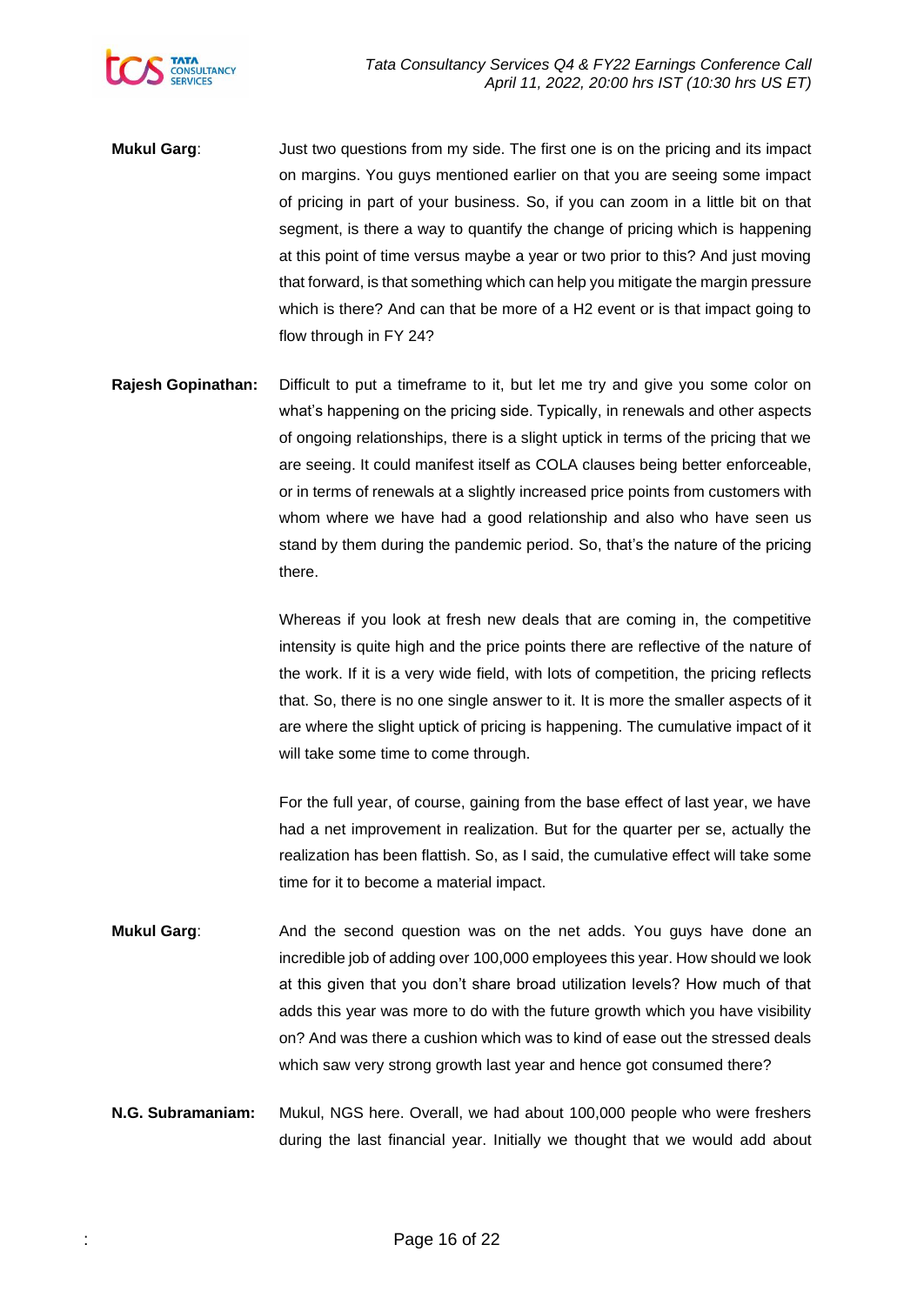

40,000, but then we remained agile and our hiring model allowed us to source the required number of people at the right levels through the year.

Taking that into account, we are planning to do the same thing. We will start thereabouts with 40,000 freshers for the target for of this year. But having said that, I think our utilization levels, including the freshers has come down in this quarter. So, that is an opportunity for us to improve the utilization in the coming quarter as well as probably in H1 also.

We are also looking at other levers, right. The whole productivity will hopefully improve in the coming quarters. Our approach to bringing people to work should see a certain amount of better utilization and also, better ways of structuring the teams as we move forward as well. All this should contribute to better utilization and better overall realization, while we continue to look for the right talent and majority of them will be organically grown as well.

The new organization structure and operating model that we have put in place, also means that there are additional investments that we are making, and the talent is aligned to that curated customer journey that we are putting in place. So, at the entry level, the focus is more on the right amount of technology skills, the process orientation, making sure that the rigor in delivery is in place and the overall quality of experience is improved at the entry level.

While at the top of the business transformation growth, we look for talent specifically contributing to the growth and transformation programs that we look at, partly from the contextual master programs that we have and then partly from the local market knowledge that we'll be acquiring.

So, it's a very well-rounded thinking process by which a good amount of talent is sourced fresh, upskilled internally, as well as hired laterally and it aligns the right team and putting together horses for courses or courses for horses as the situation demands for it.

- **Moderator:** The next question is from the line of Sandeep Shah from Equirus Securities. Please go ahead.
- **Sandeep Shah:** Rajesh, just the first question is in terms of this new operating model. TCS is always best known in terms of client mining efforts. So, whether this new operating model will take into consideration in acceleration of a client mining efforts and whether the variable incentives of the sales and the delivery and the other subject matter experts will have a laser-sharp focus in terms of mining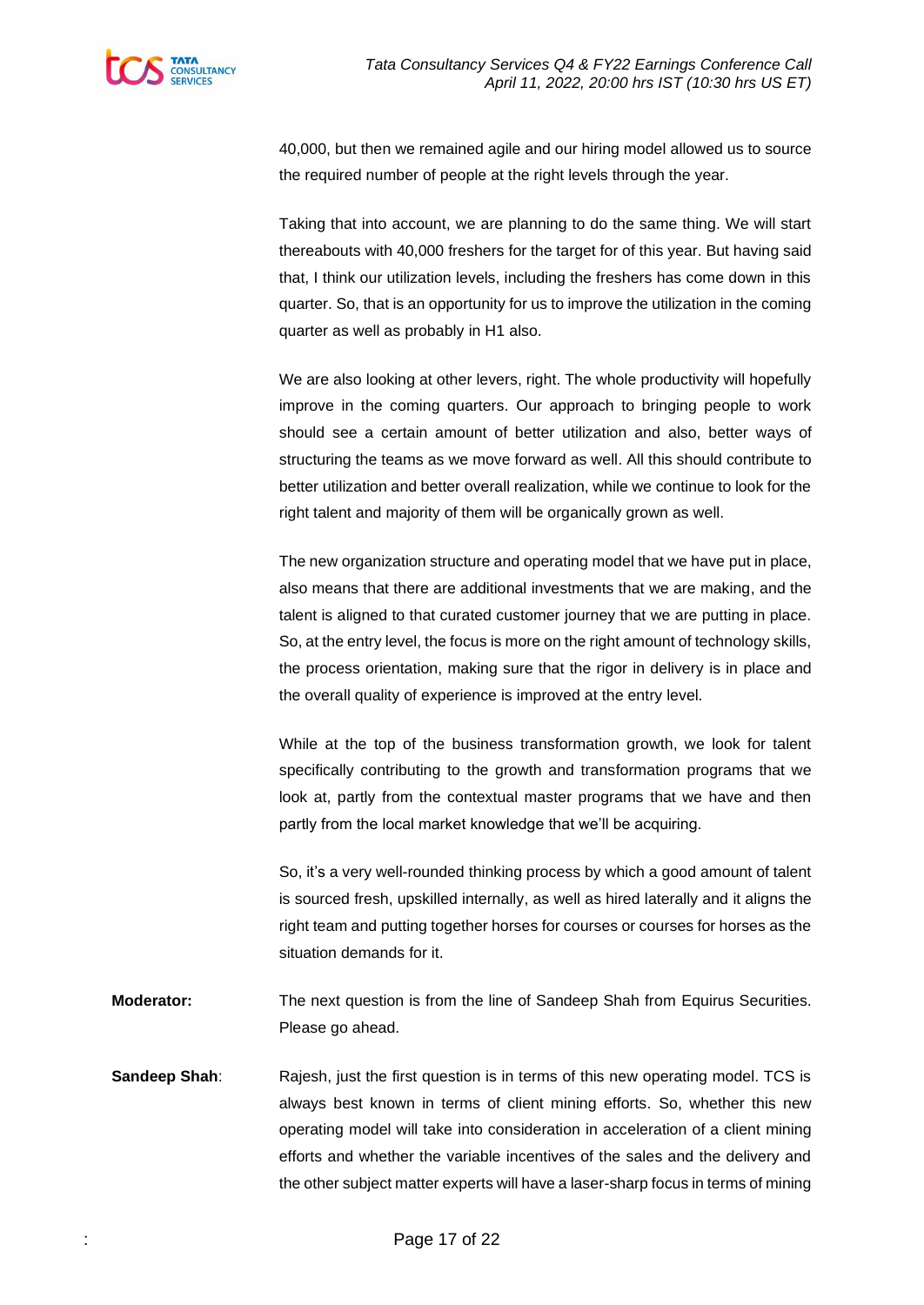

across all the buckets? So, how this will provide an incremental benefit to TCS? Just that is what I wanted to understand.

**Rajesh Gopinathan:** Thanks. The model is more designed to ensure that the right talent in TCS is brought to bear at the right stage of client relationship so that we can maximize the value that we add to our customers. So, that's the main focus.

> More than incentivization, it is about choosing the right people and also setting up their support structures appropriately, and investing in those aspects of the engagement model, and also the distribution of people and customers and the kind of concentration that we have of relationships. That's the focus.

> So, a), more than incentive, it is about finding the right people for the right roles and structuring the roles in a more concentrated way; and b), it is about making sure that we maximize the value that we add to our customers.

- **Sandeep Shah:** NGS in his comments has also said, while entering FY'23, we are more confident versus FY'22. While what we foresee in FY'23 is there could be lot many macro related issues. So, is it client discussion indicates that this time the co-relation of the IT spend versus macro issue would no longer be that direct and the IT spend may not get impacted despite the macro related issue as a whole? So, just wanted to understand any client discussion which gives you even concern in terms of reprioritization of spend, delay in terms of project starts or ramp up as a whole?
- **N.G. Subramaniam:** Sandeep, I mentioned that comment in the context of comparatively speaking as we were last year and where we are this year. Comparatively speaking, I think from our momentum that we see, the demand environment that we see and the pipeline and the deals that we have contracted, all that when I compare it, I think we are in a better wicket compared to what we were in the same time last year. That is the context in which I made that statement.

Having said that, on the macro issues, there are many comments are being made, economists, IMF has made a series of comments on this. World Health Organization has made certain comments, the war situations are there. We are tracking all of this and then we will have to stay agile and course correct ourselves as we execute our operations, one.

Secondly, what we see is that, whether it is in good times or bad, technology is the answer. The investment buckets might change from one to the other, but the technology spend itself is likely to remain robust. That's the way that we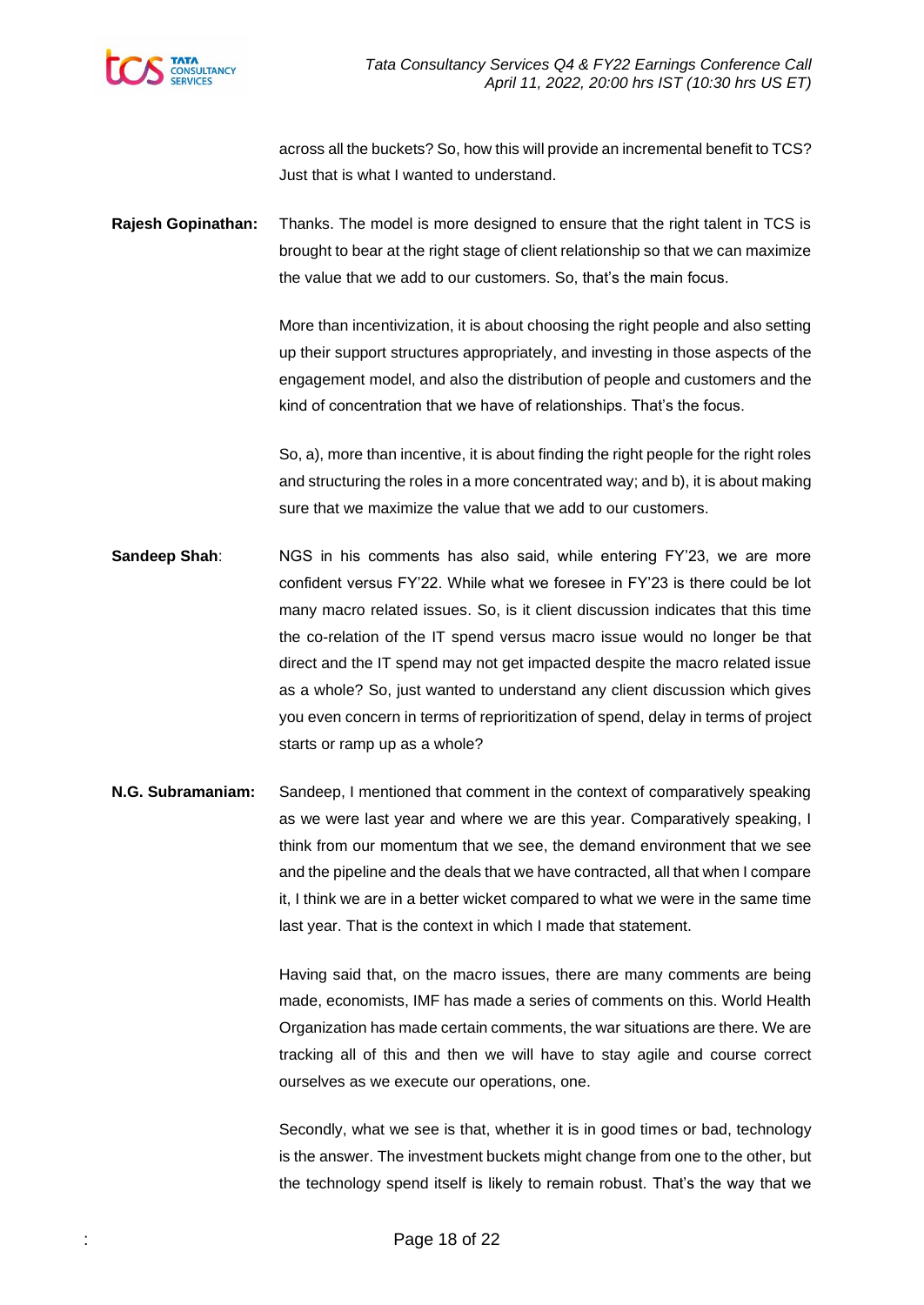

see things. That's the way that we also try and measure the impact on geopolitical risk and other macroeconomic indicators.

- **Sandeep Shah:** Just lastly bookkeeping. For these two large mega deals, is it possible to share the tenure of these two deals? And also, in cost of revenue line, this time the absolute travel cost has been one of the lowest in the fourth quarter of FY'22. So, will that remain in this level because work from office is starting across most of the vendors as a whole, so what is the reason for such a lower cost on travel?
- **Rajesh Gopinathan:** I will answer the first part and then Samir will take the next one. Typically for larger deals, the deal tenure is somewhere in the five to seven range and for deals which are closer to \$1 billion there upwards of seven years. Both these deals are in the seven to 10-year kind of a range.
- **Samir Seksaria:** On travel costs, travel was sluggish in the first two months of the quarter, and there was also moderation in visa cost during the quarter. As we have called out, we expect discretionary expenses to increase, so to that extent, this is an abnormality. We have been seeing travel expenses increasing through previous quarters and that trend should continue.
- **Moderator:** The next question is from the line of Ravi Menon from Macquarie. Please go ahead.
- **Ravi Menon**: Typically in Q3 you have furloughs and lower number of working days with a lot of holidays and Q4 you really get the benefit of that despite fewer days in the quarter. At this time, that absolute incremental revenue has declined compared to what we had in Q3. So, what were the headwinds? And did we not have any furloughs in Q3, usual seasonality, the focus on it like?
- **Samir Seksaria:** One thing to look at in Q3 is that Christmas was on a Sunday. So, technically there was one more working day than usual. Furloughs did continue in Q3. But if you look at it from a working days perspective, Q3 had one more day because of the global holiday being on a weekend.
- **Ravi Menon:** And then in Europe, we had a slight revenue decline in absolute terms. So, I think you mentioned in your press comment about the deal answer at Postbank? Is there anything else, do you have any programs put on pause by clients because of the war situation in Ukraine or anything else that you see as temporary or is there anything specific that you're concerned about?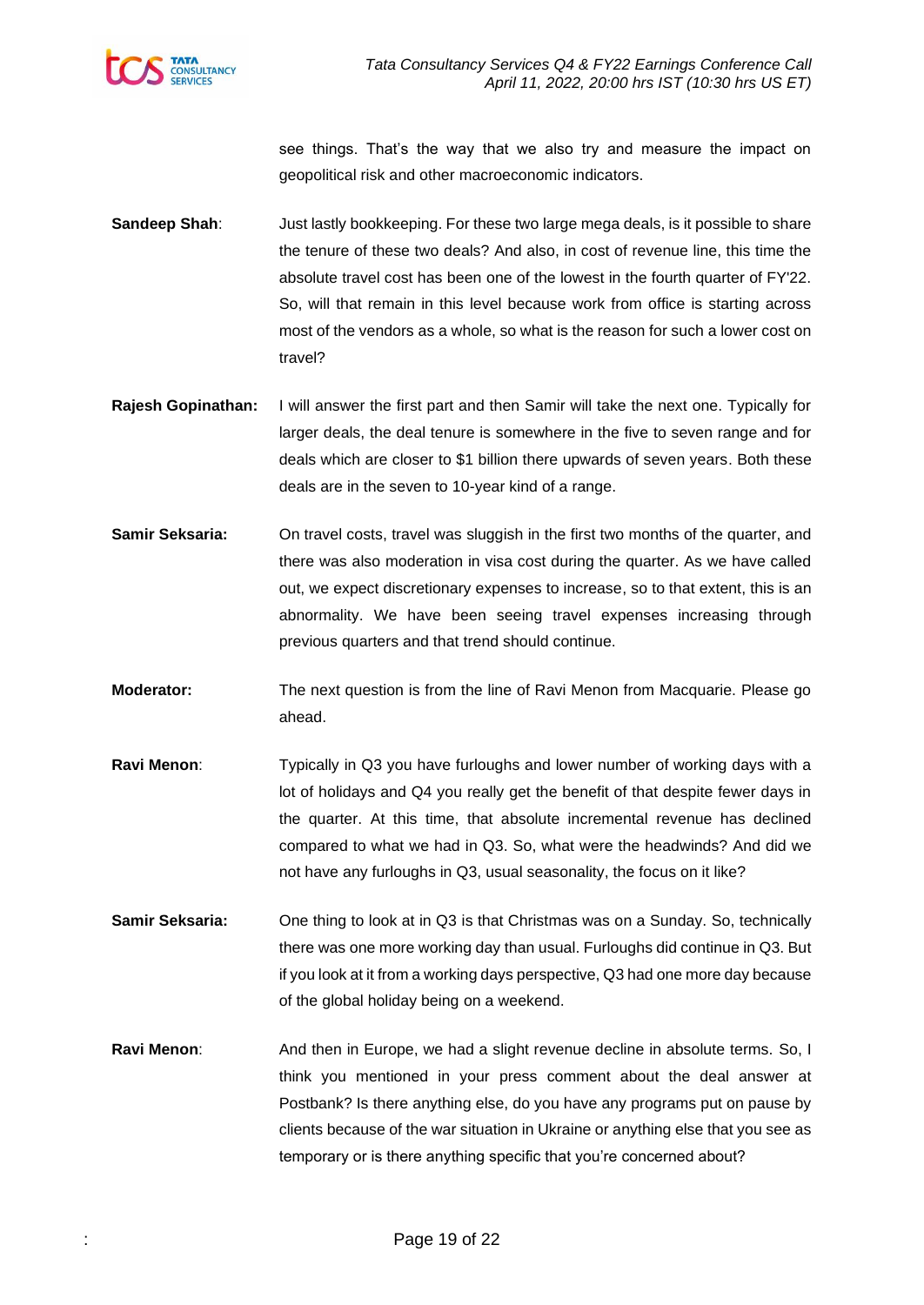

- **Rajesh Gopinathan:** Ravi, you have got to see it in the perspective that Q3 had very strong numbers. The current growth is off that base. It's a normalization from the Q3 growth. In Q3 we had a 6%-plus sequential growth in Europe. So, it's in that perspective.
- **Ravi Menon:** In the first half of FY'22, the trainees you onboarded, I would assume have been largely deployed if not wholly deployed. So, why is there a large gap between the employee addition and revenue growth? Should we say that this is just capacity that's built up because of attrition and preparing for better growth so that you're not really short of people, are we just playing safe?
- **Rajesh Gopinathan:** If you are asking why is there a mismatch in terms of when there is employee addition happens and where the revenue comes, we have been long-term focused especially on our fresher hiring.

It's a programmatic hiring approach that we have taken. We were one of the few companies that hired through the pandemic, honored every offer that we made and continued to hire through the pandemic. So, our approach to fresher hiring has always been medium-term focused and EP hiring is the one that is more short term one.

But short term side, as you can see from our subcontractor expenses, we are anyway running very tight on that. So, the EP hiring continues, fresher hiring is more medium to long term focused.

- **Moderator:** The next question is from the line of Gaurav Rateria from Morgan Stanley. Please go ahead.
- **Gaurav Rateria**: The first one is, just your comment around Europe. You talked about some reallocation and reorientation of technology budgets. Just trying to understand how did this manifest in client behavior in terms of timing of deal closures or decision-making cycle?
- **N.G. Subramaniam:** I think the re-allocation of budgets comment was made in the context of again, Europe, right, where there are multiple scenarios are emerging there. In certain verticals, sustainability is important, pretty much in across the client base that we see. Most of them have made some very strong commitments on the sustainability front and the goal front. From that perspective, one of the things that happened is, every program that they are doing, there is a very strong alignment to the sustainability goals and how the technology that they are implementing is going to be contributing to their sustainability goals. To that extent, some amount of reallocation takes place.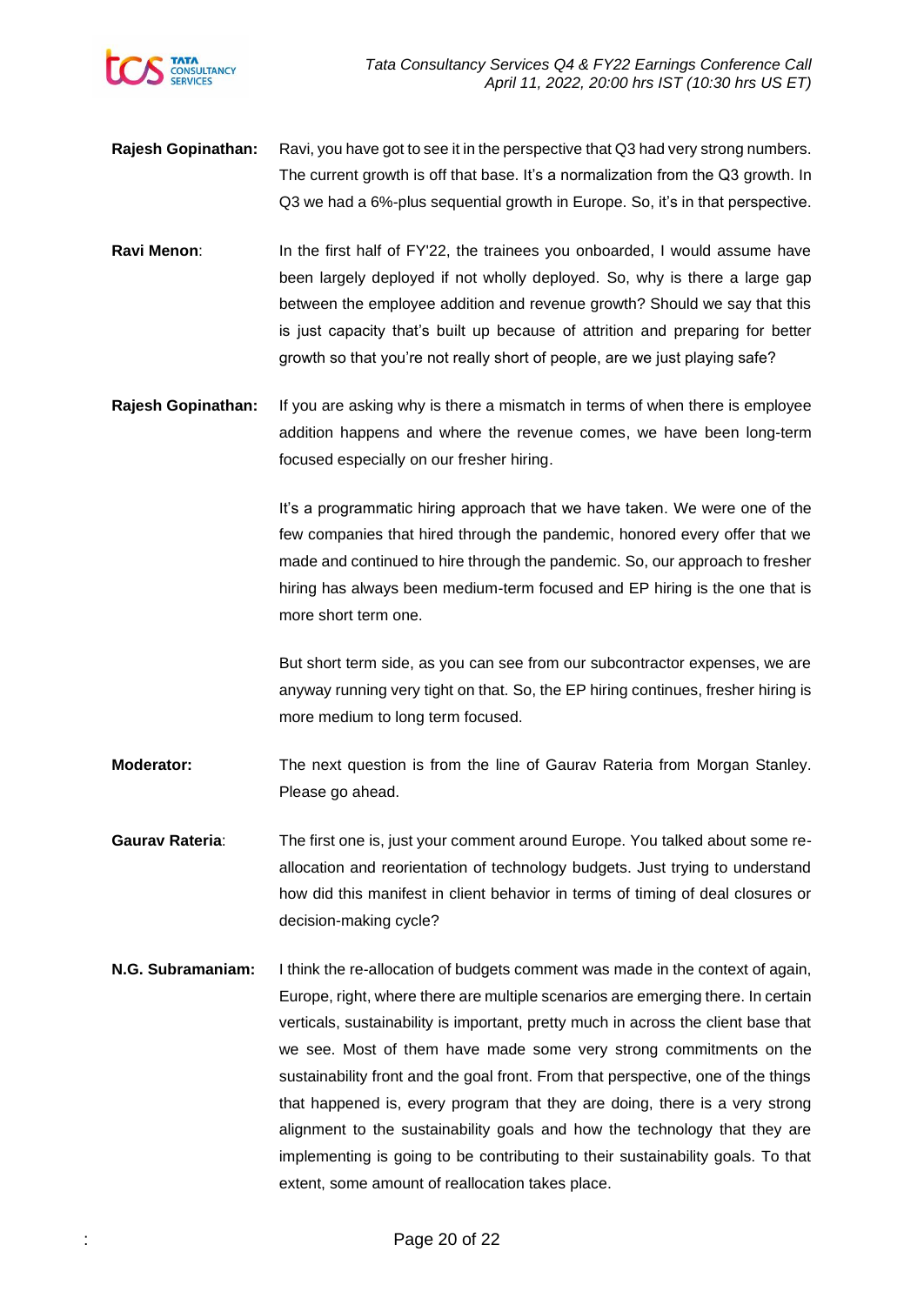

The other thing is actually the war situation currently, means, should we really look at it in the context of where we should invest or how we should do? And as a conscious thing on the customers are asking us to see whether we could actually execute it from our Eastern European development centers, because that is the skill sets that are coming and then they are available. Number two is that also, the least that we can do at this point in time is to be meaningful to the communities in those countries. So, in that sense, some amount of reallocation, rethinking in terms of how the technology can take place, how the allocation of the technology, from where the spend has to take place. These are things that have been deliberated.

- **Gaurav Rateria**: The second question is around margins. So, you talked about volatility in margins in fiscal '23. So, is there any threshold level below which you would want margins to not go or the focus will be largely to fulfill the demand without caring too much about the volatility in the near term?
- **Rajesh Gopinathan:** We don't have any specific floor or cap on the margin front. Our commentary on margin has always been about where we think the overall opportunity is and where we think we can stabilize it. But per se, as you said, we have never put margin over given business or growth opportunity. But we stay very disciplined in chasing growth and we prefer profitable growth over everything else.
- **Moderator:** Ladies and gentlemen, that was the last question for today. I now hand the conference over to the management for the closing comments.
- **Rajesh Gopinathan:** Perfect. Thank you. As I said, we had a strong well-rounded growth in Q4, which helped us close FY 22 on a strong note, growing 16.8% in rupee terms and 15.4% in constant currency terms and 15.9% in dollar terms.

Our margins continue to be industry leading.

The strong growth came from our customer-centric model, which visibly shows in our clients metrics where we have had strong addition across all revenue band buckets. We are now doubling down on that customer-centricity by rolling out a new organization structure that will enable curated experiences for our customers depending on what stage their relationship with TCS.

The strength of demand for our services showed through in an all-time high order book during the quarter, even after excluding the two mega deals we won in Q4.